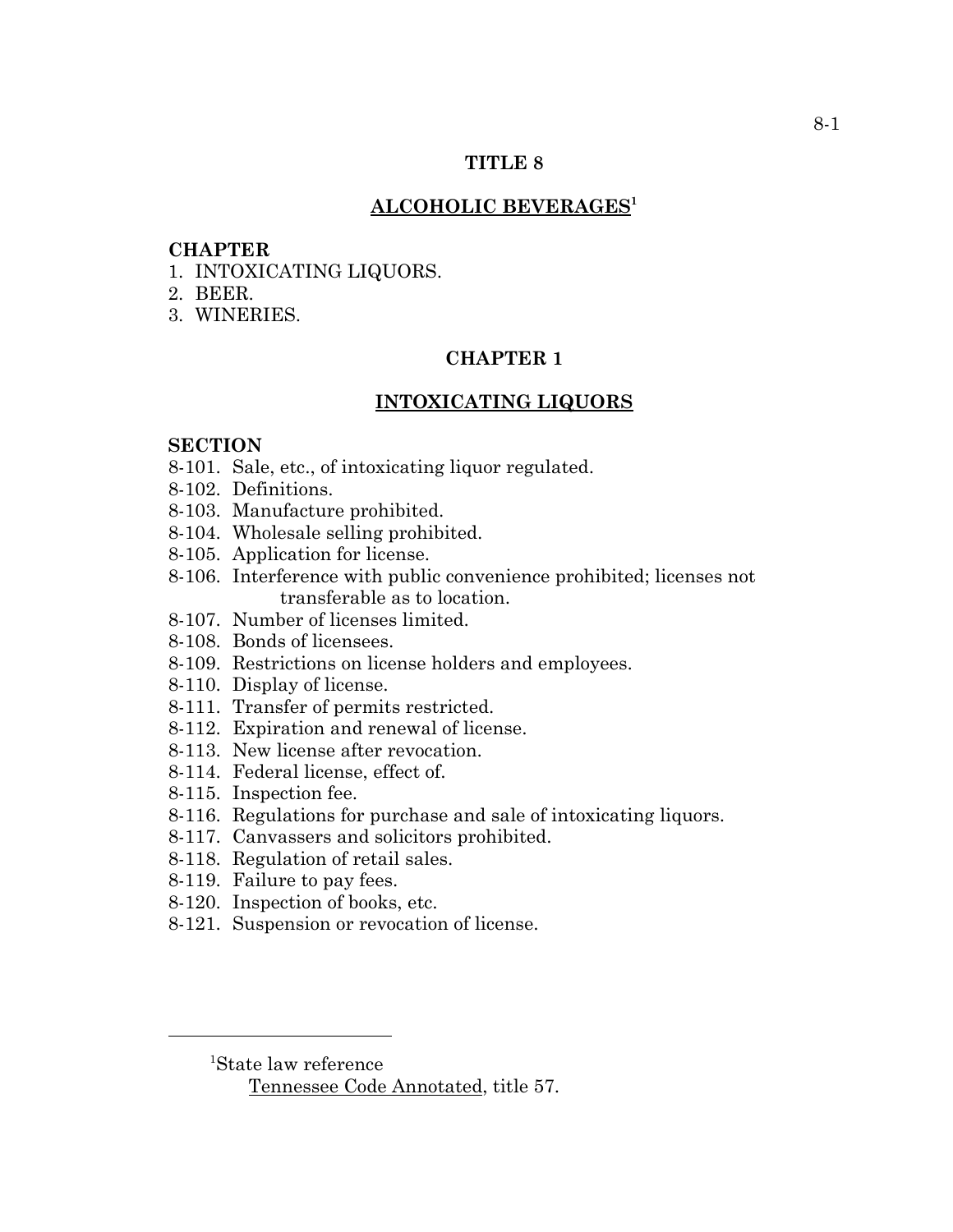**8-101. Sale, etc., of intoxicating liquor regulated.** It shall be unlawful to purchase or possess alcoholic beverages or to engage in the business of selling, storing, transporting, or distributing alcoholic beverages within the corporate limits of the City of Goodlettsville except as provided by Tennessee Code Annotated, title 57, and by rules and regulations promulgated thereunder, and as provided in this chapter. (2000 Code, § 8-101)

**8-102. Definitions.** Whenever used herein, unless the context requires otherwise:

(1) "Alcoholic beverage" or "beverage" means and includes alcohol, spirits, liquor, wine, and every liquid containing alcohol, spirits, and wine and capable of being consumed by a human being, other than patented medicine, beer, or wine where the latter two (2) contain alcohol of five percent (5%) by weight or less.

(2) "Federal license" shall not mean tax receipt or permit.

(3) "Gallon" or "gallons" shall be construed to mean a wine gallon or wine gallons, of one hundred twenty eight (128) ounces. The word "quart" whenever used herein will be construed to mean one-fourth (1/4) of a wine gallon. The word "pint" wherever used shall be construed to mean one-eighth (1/8) of a wine gallon.

(4) "License" means the license issued herein and "licensee" means any person to whom such license has been issued.

(5) "Manufacturer" means and includes a distiller, vintner, and rectifier. "Manufacture" means and includes distilling and rectifying, and operating a winery.

(6) "Retail sale" or "sale at retail" means a sale to a consumer or to any person for any purpose other than for resale.

(7) "Retailer" means any person who sells at retail any beverage for the sale of which a license is required under the provisions herein.

(8) "Wholesale sale" or "sale at wholesale" means a sale to any person for purposes of resale.

(9) "Wholesaler" means any person who sells at wholesale any beverage for the sale of which a license is required under the provisions of Tennessee Code Annotated, title 57.

(10) "Wine" means the product of the normal alcoholic fermentation of the juice of fresh, sound, ripe grapes, with the usual cellar treatment and necessary additions to correct defects due to climate, saccharine, and seasonal conditions, including champagne, sparkling, and fortified wine of an alcoholic content not to exceed twenty-one percent (21%) by volume. No other product shall be called "wine" unless designated by appropriate prefixes descriptive of the fruit or other product from which the same was predominantly produced, or an artificial or imitation wine.

(11) Words importing the masculine gender shall include the feminine and the neuter, and singular shall include the plural. (2000 Code, § 8-102)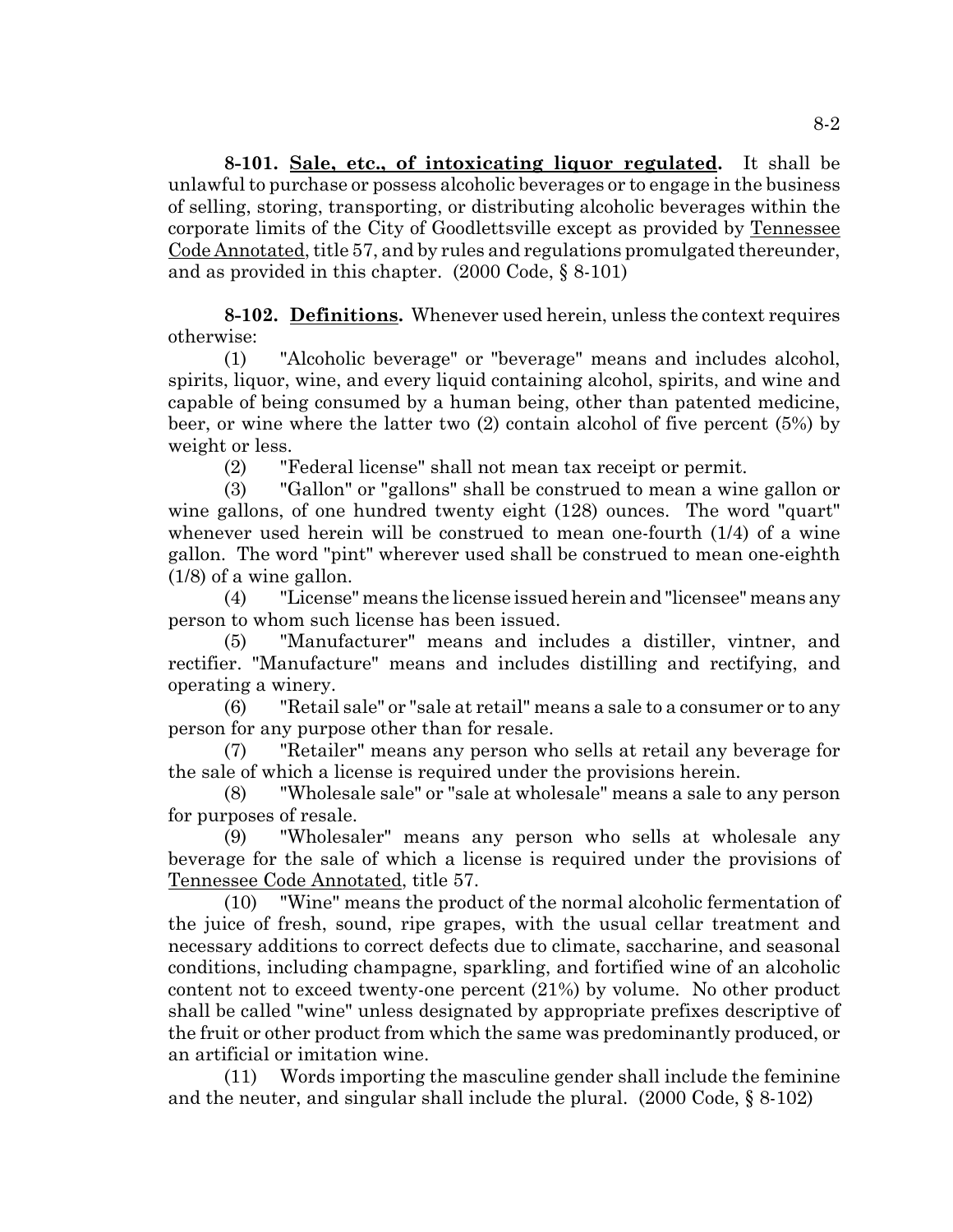**8-103. Manufacture prohibited.** The manufacture of alcoholic beverages is prohibited within the corporate limits. (2000 Code, § 8-103)

**8-104. Wholesale selling prohibited.** No person, firm, or corporation shall engage in the business of selling alcoholic beverages at wholesale within the corporate limits. (2000 Code, § 8-104)

**8-105. Application for license.** For the retail sale of alcoholic beverages a license may be issued as herein provided. Any person, firm, or corporation desiring to sell alcoholic beverages to patrons or customers, in sealed packages only, and not for consumption on the premises, shall make application to the city manager for a retailer's license, which application shall be in writing on forms prescribed and furnished by the city manager; subject to the issuance of a retail license by the commissioner of finance and taxation, State of Tennessee, a majority of the board of commissioners may issue such retailer's license. Such retailer's license shall not be issued unless and until the applicant therefor shall pay to the city recorder a license fee of two hundred and fifty dollars (\$250.00). (2000 Code, § 8-105)

**8-106. Interference with public convenience prohibited; licenses not transferable as to location.** No license shall be granted for the operation of a retail store for the sale of alcoholic beverages when, in the opinion of the board of commissioners, expressed by a majority thereof, the carrying on of such business at the premises covered by the application for a license would be too close to a church, school, or public institution, or otherwise inimical to the public interest. A retailer's license issued under this chapter shall not be valid except at the premises recited in the application, and any change of location of said business shall be cause for immediate revocation of said license by the city manager, unless the location is approved in writing by the city manager. (2000 Code, § 8-106)

**8-107. Number of licenses limited.** No more than two (2) retail licenses for the sale of alcoholic beverages shall be issued under this chapter. (2000 Code, § 8-107)

**8-108. Bonds of licensees.** Bonds required herein shall be executed by a surety company, duly authorized and qualified to do business in Tennessee. Bonds of retailers shall be five hundred dollars (\$500.00). Said bond shall be conditioned that the principal thereof shall pay any fine which may be assessed against such principal. (2000 Code, § 8-108)

**8-109. Restrictions on license holders and employees.** (1) The license fee for every license hereunder shall be payable by the person making application for such license and to whom it is issued, and no other person shall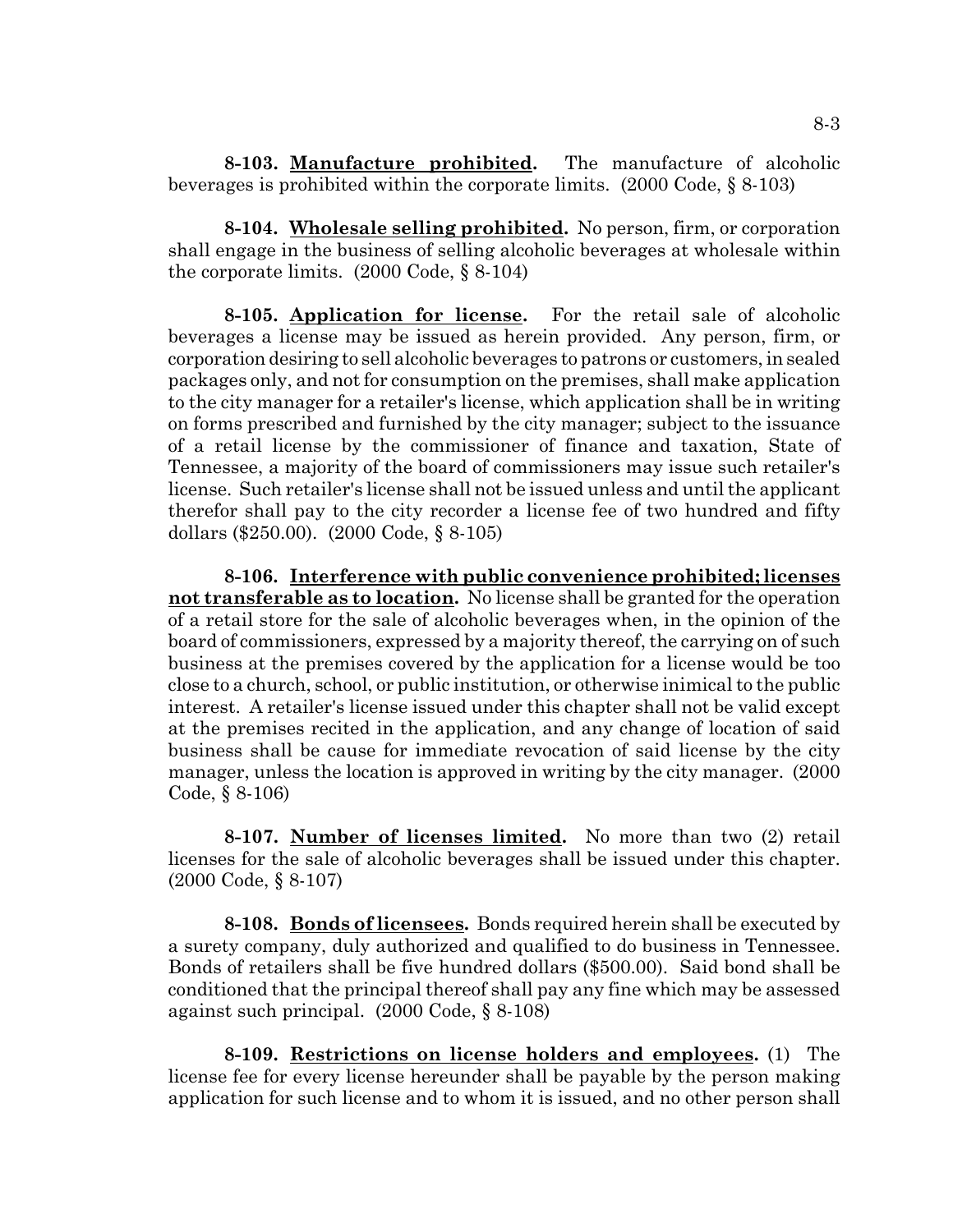pay for any license issued under sections herein. In addition to all other penalties, a violation of this subsection shall authorize and require the revocation of the license, the fee for which was paid by another, and also the revocation of the license, if any, of the person so paying for the license of another.

(2) No retailer's license shall be issued to a person who is a holder of a public office, either appointive or elective, or who is a public employee, either national, state, city, or county. It shall be unlawful for any such person to have any interest in such retail business, directly or indirectly, either proprietary or by means of any loan, mortgage, or lien, or to participate in the profits of any such business.

(3) No retailer shall be a person who has been convicted of a felony involving moral turpitude within ten (10) years prior to the time he or the concern with which he is connected shall receive a license; provided, however, that this provision shall not apply to any person who has been so convicted but whose rights of citizenship have been restored or judgment of infamy has been removed by a court of competent jurisdiction. In the case of any such conviction occurring after a license has been issued and received, the said license shall immediately be revoked if such convicted felon be an individual licensee, and if not, the partnership, corporation, or association with which he is connected shall immediately discharge him.

(4) No license shall under any condition be issued to any person who, within ten (10) years preceding application for such license or permit, shall have been convicted of any offense under the laws of the State of Tennessee or of any other state or of the United States prohibiting or regulating the sale, possession, transportation, storing, manufacturing, or otherwise handling intoxicating liquors or who has, during said period, been engaged in business alone or with others in violation of any of said laws or rules and regulations promulgated pursuant thereto, or as they existed or may exist thereafter.

(5) No manufacturer, brewer, or wholesaler shall have any interest in the business or building containing licensed premises of any other person having a license hereunder, or in the fixtures of any such person.

(6) It shall be unlawful for any person to have ownership in, or participate, either directly or indirectly, in the profits of any retail business licensed, unless his interest in said business and the nature, extent, and character thereof shall appear on the application; or if the interest is acquired after the issuance of a license, unless it shall be fully disclosed to the city manager and approved by him. Where such interest is owned by such person on or before the application for any license, the burden shall be upon such person to see that this section is fully complied with, whether he himself signs or prepares the application, or whether the same is prepared by another; or if said interest is acquired after the issuance of the license, the burden of said disclosure of the acquisition of such interest shall be upon the seller and the purchaser.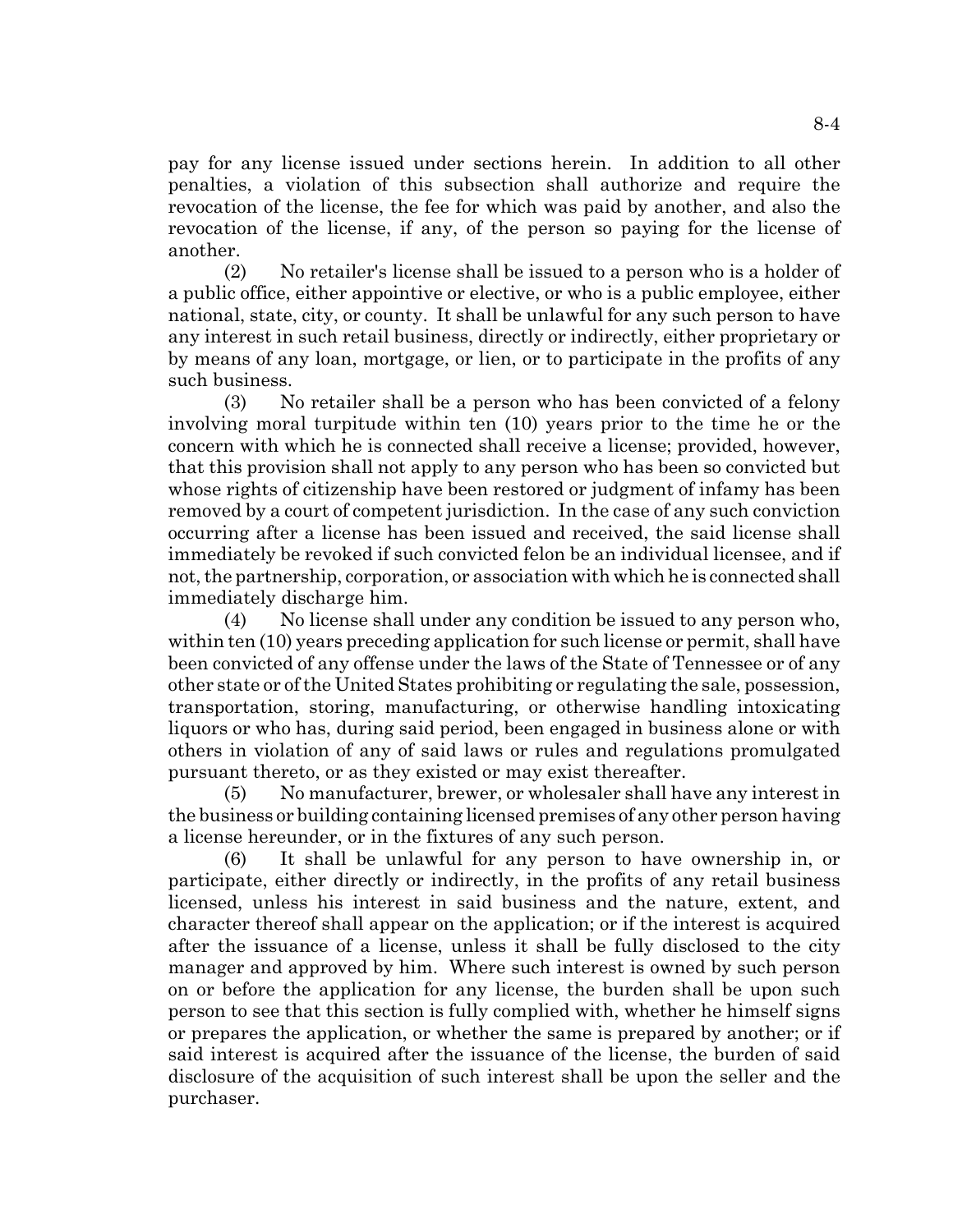(7) No person shall be employed in the sale of alcoholic beverages except a citizen of the United States.

(8) No retailer, or any employee thereof, engaged in the sale of alcoholic beverages shall be a person under the age of eighteen (18) years, and it shall be unlawful for any retailer to employ any person under eighteen (18) years of age for the physical storage, sale, or distribution of alcoholic beverages, or to permit any such person under said age on its place of business to engage in the storage, sale, or distribution of alcoholic beverages.

(9) No retailer shall employ in the storage, sale, or distribution of alcoholic beverages, any person who, within ten (10) years prior to the date of his employment, shall have been convicted of a felony involving moral turpitude, and in case an employee should be convicted he shall immediately be discharged; provided, however, that this provision shall not apply to any person who has been so convicted, but whose rights of citizenship have been restored, or judgment of infamy has been removed by a court of competent jurisdiction.

(10) The issuance of a license does not vest a property right in the licensee, but is a privilege subject to revocation or suspension under this chapter.

(11) Misrepresentation of a material fact, or concealment of a material fact required to be shown in application for license shall be a violation of this chapter. (2000 Code, § 8-109)

**8-110. Display of license.** Persons granted a license to carry on the business or undertaking contemplated herein shall, before being qualified to do business, display and post, and keep displayed and posted, in the most conspicuous place in their premises, such license. (2000 Code, § 8-110)

**8-111. Transfer of permits restricted.** The holder of a license may not sell, assign, or transfer such license to any other person, and said license shall be good and valid only for the calendar year in which the same was issued. Provided, however, that licensees who are serving in the military forces of the United States in the time of war may appoint an agent to operate under the license of the licensee during the absence of the licensee. In such instances, the license shall continue to be carried and renewed in the name of the owner. The agent of the licensee shall conform to all the requirements of a licensee. No person who is eligible to obtain a license shall be eligible to serve as the agent of a licensee under this section. (2000 Code, § 8-111)

**8-112. Expiration and renewal of license.** Licenses issued under this chapter shall expire at the end of each calendar year and, subject to the provisions of this chapter, may be renewed each calendar year by payment of the above-mentioned license fee. (2000 Code, § 8-112)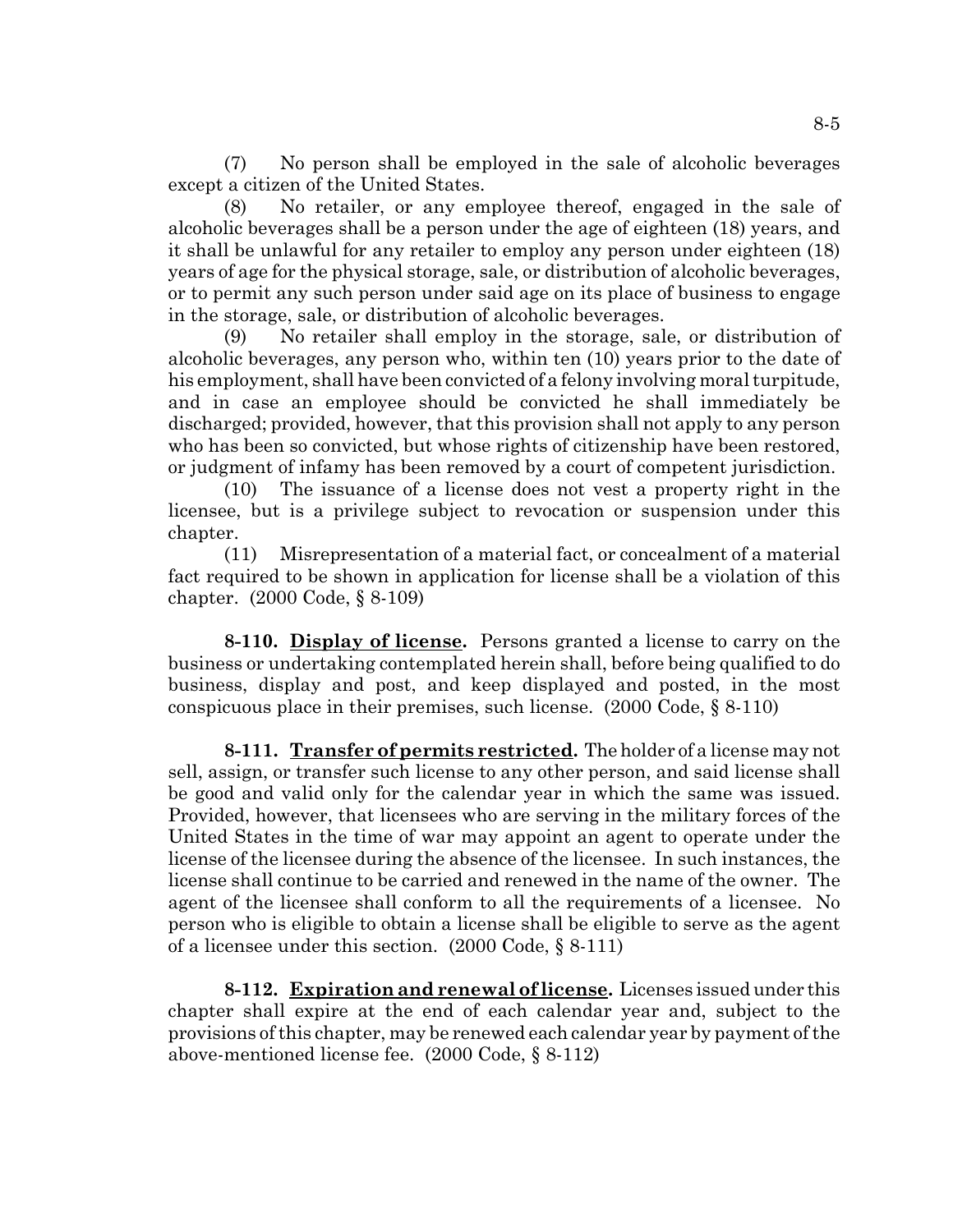**8-113. New license after revocation.** Where a license is revoked, no new license shall be issued to permit the sale of alcoholic beverages on the same premises until after the expiration of one (1) year from the date said revocation becomes final and effective. (2000 Code, § 2-113)

**8-114. Federal license, effect of.** The possession of any federal license to sell alcoholic beverages without the corresponding requisite state license, shall in all cases be prima facie evidence that the holder of such federal license is selling alcoholic beverages in violation of the terms of this chapter. (2000 Code, § 8-114)

**8-115. Inspection fee.** There is hereby imposed an inspection fee of five percent (5%) on all gross purchases of alcoholic beverages made by licensees under this chapter. The payment of said fee shall be accompanied by copies of all billings made to licensees by all wholesalers or distributors for said calendar month on a form prescribed by the city manager. Failure to pay said fee and make said report accurately within the time prescribed at the sole discretion of the city manager may be cause for suspension for as many as thirty (30) days, and at the sole discretion of the board of commissioners be cause for revocation of said license. (2000 Code, § 8-115)

**8-116. Regulations for purchase and sale of intoxicating liquors.** The following regulations shall apply in the purchase and sale of intoxicating liquors:

(1) It shall be unlawful for any person in this city to buy any alcoholic beverages herein defined from any person who does not hold the appropriate license under this chapter authorizing the sale of said beverages to him.

(2) No retailer shall purchase any alcoholic beverages from anyone other than a licensed wholesaler, nor shall any wholesaler sell any alcoholic beverages to anyone other than a licensed retailer.

(3) No licensee shall sell intoxicating liquors at retail in connection with any other business or in the same store where any other business is carried on.

(4) No retail store shall be located except on the ground floor and it shall have one (1) main entrance opening on a public street, and such place of business shall have no other entrance for use by the public except as hereafter provided. When a retail store is located on the corner of two (2) public streets, such retail store may maintain a door opening on each of the public streets. Provided, however, that any sales room adjoining the lobby of a hotel or other public building may maintain an additional door into such lobby so long as same shall be open to the public, and provided, further, that every retail store shall be provided with whatever entrances and exits may be required by existing or future ordinances.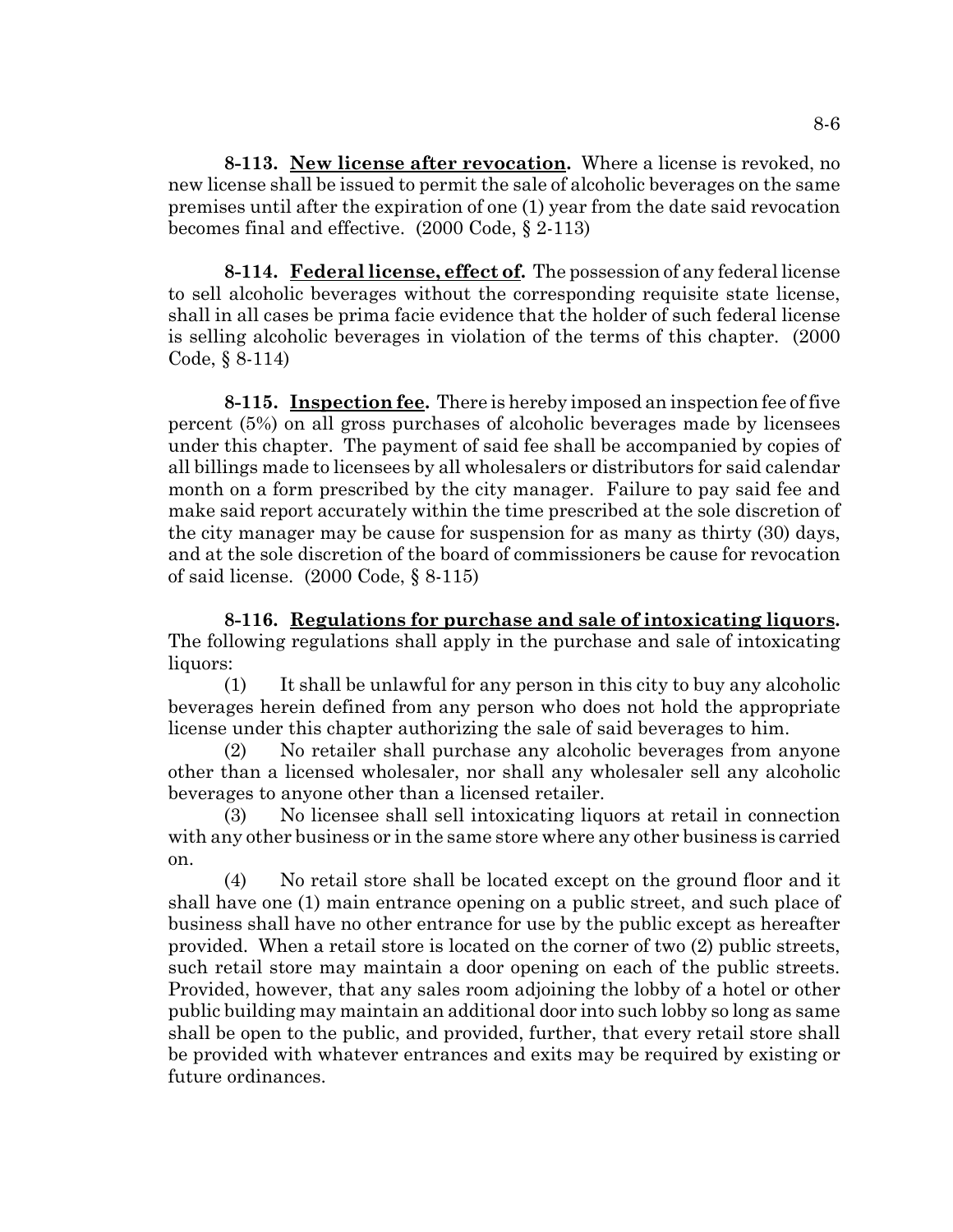(5) No holder of a license for the sale of alcoholic beverages for retail shall sell, deliver, or cause, permit, or procure to be sold or delivered, any alcoholic beverages on credit.

(6) No alcoholic beverages shall be sold for consumption on the premises of the seller.

(7) The sale and delivery of alcoholic beverages shall be confined to the premises of licensee, and curb service is not permitted.

(8) To the fullest extent, consistent with the nature of the establishment, full, free and unobstructed vision shall be afforded from the street and public highway to the interior of the place of sale or dispensing of alcoholic beverages there sold or dispensed.

(9) No form of entertainment, including pinball machines, music machines, or similar devices, shall be permitted to operate upon any premises from which alcoholic beverages are sold.

(10) No advertising by licensee, or signs, displays, posters, or designs intended to advertise any alcoholic beverage are permitted within the corporate limits of the City of Goodlettsville, except that a sign, subject to the approval of the city manager, may be erected upon the face of the premises occupied by the licensee.

(11) No retail store shall be located except on the easterly side of North Main Street in the 400 block and on the easterly side of Two Mile Parkway in the 700 block. (2000 Code, § 8-116, as amended by Ord. #14-820, Aug. 2014)

**8-117. Canvassers and solicitors prohibited.** No holder of a license issued shall employ any canvasser or solicitor for the purpose of receiving an order from a consumer for any alcoholic beverages at the residence or places of business of such consumer, nor shall any such licensee receive or accept any such order which shall have been solicited or received at the residence or place of business of such consumer. This section shall not be construed to prohibit the solicitation by a state licensed wholesaler of an order from any licensed retailer at the licensed premises. (2000 Code, § 8-117)

**8-118. Regulation of retail sales.** The following regulations shall apply to retail sales:

(1) No retailer shall directly or indirectly operate more than one (1) place of business for the sale of alcoholic beverages, and the word "indirectly" shall include and mean any kind of interest in another place of business, by way of stock ownership, loan, partner's interest, or otherwise.

(2) No retailer shall sell, lend, or give away any alcoholic beverages to any person who is drunk, nor shall any retailer selling alcoholic beverages sell, lend, or give away to any person accompanied by a person who is drunk.

(3) No retailer shall sell, lend, or give away any alcoholic beverages to a person under twenty-one (21) years of age.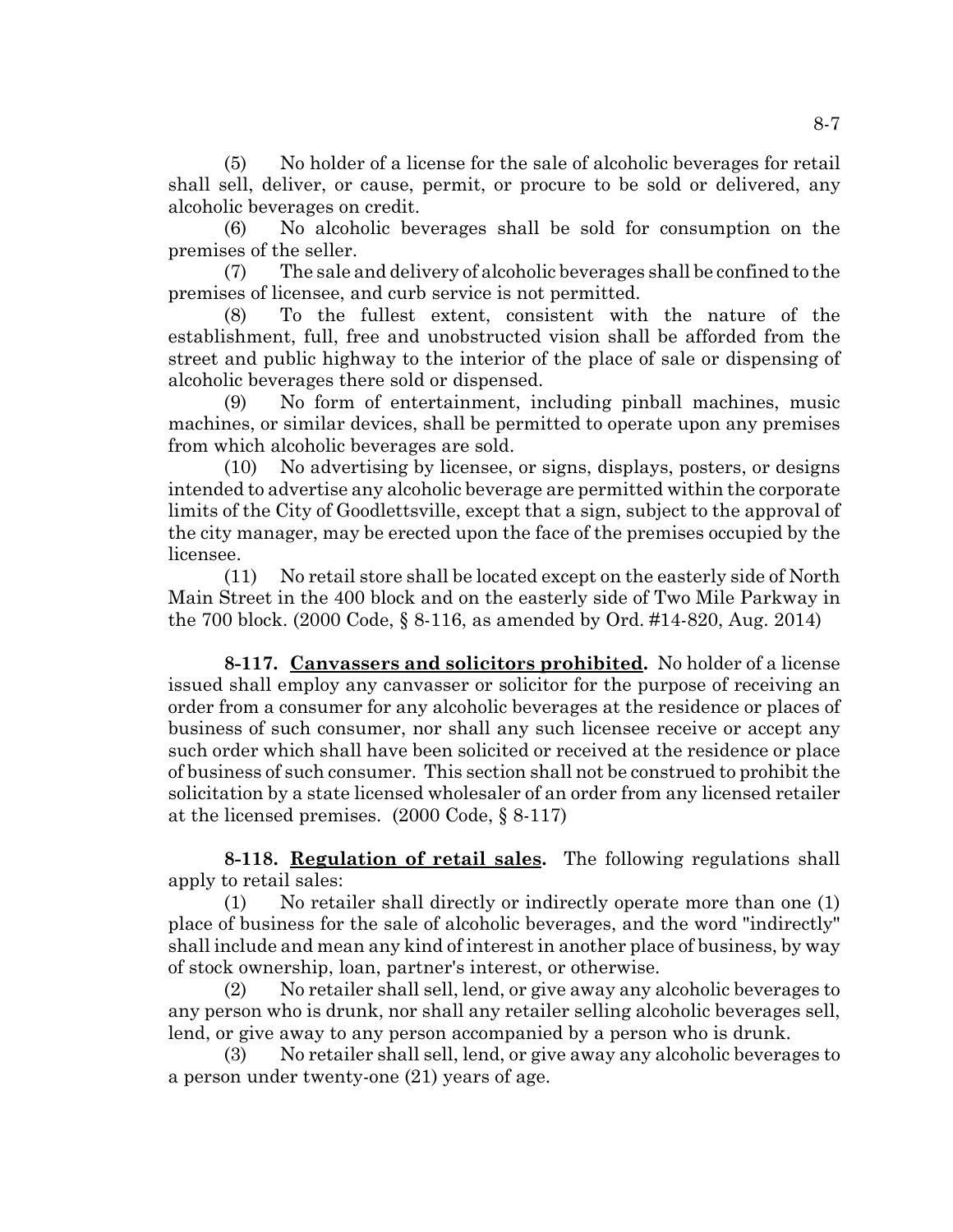(4) No retailer shall sell, lend, or give away any alcoholic beverages between 11:00 P.M. on Saturday and 8:00 A.M. on Monday of each week, and between 11:00 P.M. and 8:00 A.M. Monday through Saturday.

(5) No retailer shall sell, lend, or give away any alcoholic beverages on any day of a general or primary election or upon Christmas or Thanksgiving days.

(6) No retailer of alcoholic beverages shall keep or permit to be kept upon the licensed premises any alcoholic beverages in any unsealed bottles or other unsealed containers. (2000 Code, § 8-118)

**8-119. Failure to pay fees.** Whenever any of the persons licensed hereunder fails to account for or pay over to the city recorder any license fee or inspection fee, or defaults in any of the conditions of his bond, the city manager shall report the same to the city attorney who shall immediately institute the necessary action for the recovery of any such license or inspection fee. (2000 Code, § 8-119)

**8-120. Inspection of books, etc.** The city manager is authorized to examine the books, papers, and records of any dealer for the purpose of determining whether the provisions of this chapter are being complied with. Any refusal to permit the examination of any of such books, papers, and records, or the investigation and examination of such premises, shall constitute sufficient reason for the revocation of a license or the refusal to issue a license. (2000 Code, § 8-120)

**8-121. Suspension or revocation of license.** In addition to any pecuniary penalty, any violation of the terms of this chapter shall make mandatory the suspension of said license by the city manager for thirty (30) days and in the discretion of the board of commissioners may be cause for revocation of said license. (2000 Code, § 8-121)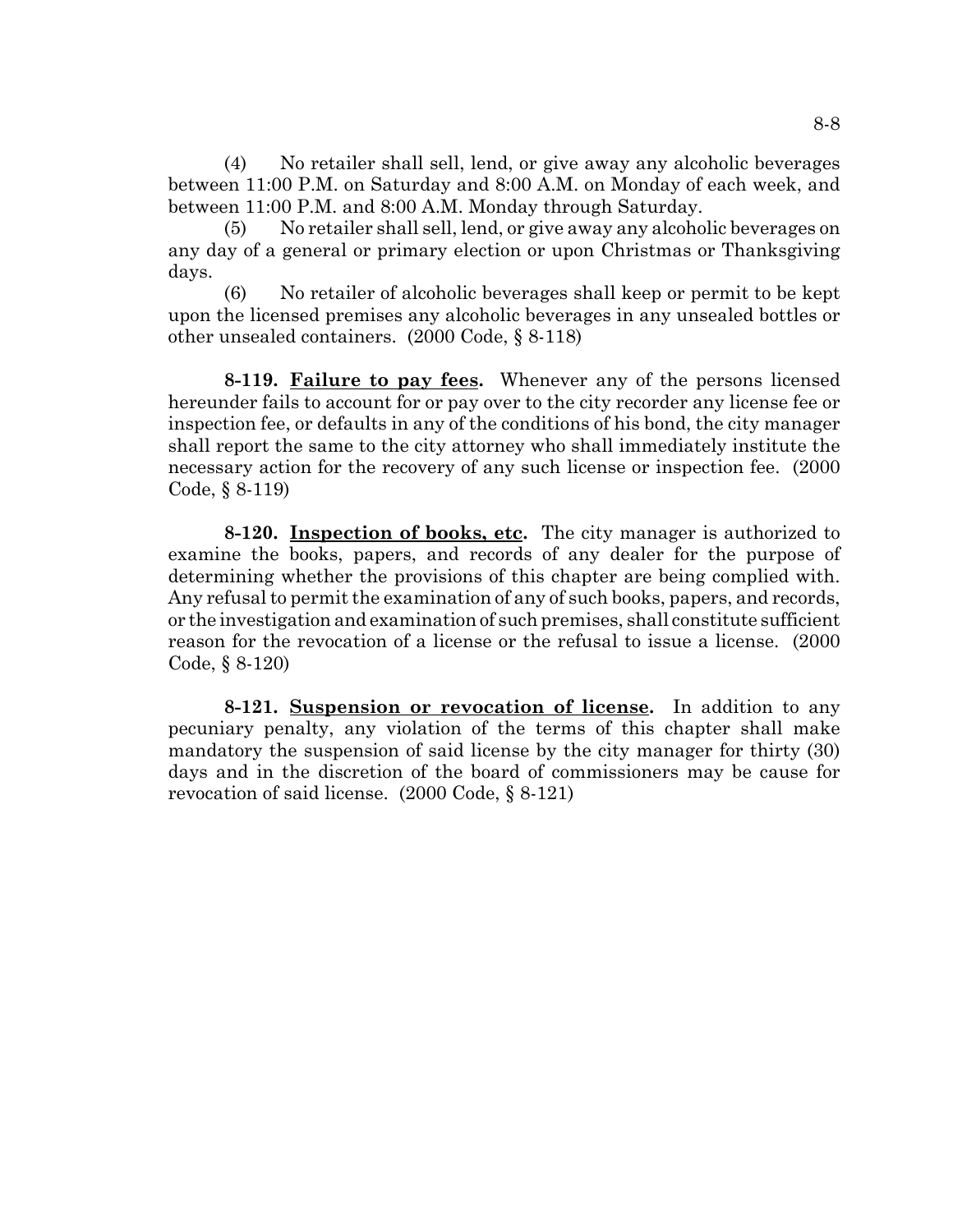## **CHAPTER 2**

### **BEER1**

## **SECTION**

- 8-201. Definitions.
- 8-202. Beer board created; powers. A beer board is hereby created for the City of Goodlettsville and named the Goodlettsville Beer Board.
- 8-203. Membership, appointment and compensation; removal of members and filling of vacancies.
- 8-204. Issuance of permits by beer board.
- 8-205. Permits for the manufacture of beer.
- 8-206. Permits for the sale of beer.
- 8-207. Permit required for engaging in beer business.
- 8-208. Qualifications for permit.
- 8-209. Minimum distance from dwellings, etc.
- 8-210. Requirements to maintain any permit issued under this section.
- 8-211. Failure to maintain requirements.
- 8-212. On-premises consumption permits defined.
- 8-213. Classifications of existing permits.
- 8-214. Restaurant classification requirement and restrictions.
- 8-215. Hotel/motel classification requirements and restrictions.
- 8-216. Craft beer enterprise requirements and restrictions.
- 8-217. Caterer classification requirements and restrictions.
- 8-218. Golf courses classification.
- 8-219. Existing venues holding a specifically named on-premises consumption permit.
- 8-220. Outdoor venue approval (special event).
- 8-221. Off-premises consumption sales.
- 8-222. Package retail classification requirements and restrictions.
- 8-223. Growler classification requirements and restrictions.
- 8-224. Prohibited acts pertaining to beer and beer places.
- 8-225. Application for permit authorizing the sale of beer.
- 8-226. Privilege tax.
- 8-227. Permits not transferable cessation of business relocation name change - change of ownership.
- 8-228. Suspension or revocation.

<sup>1</sup> State law reference

For a leading case on a municipality's authority to regulate beer, see the Tennessee Supreme Court decision in Watkins v. Naifeh, 635 S.W.2d 104 (1982).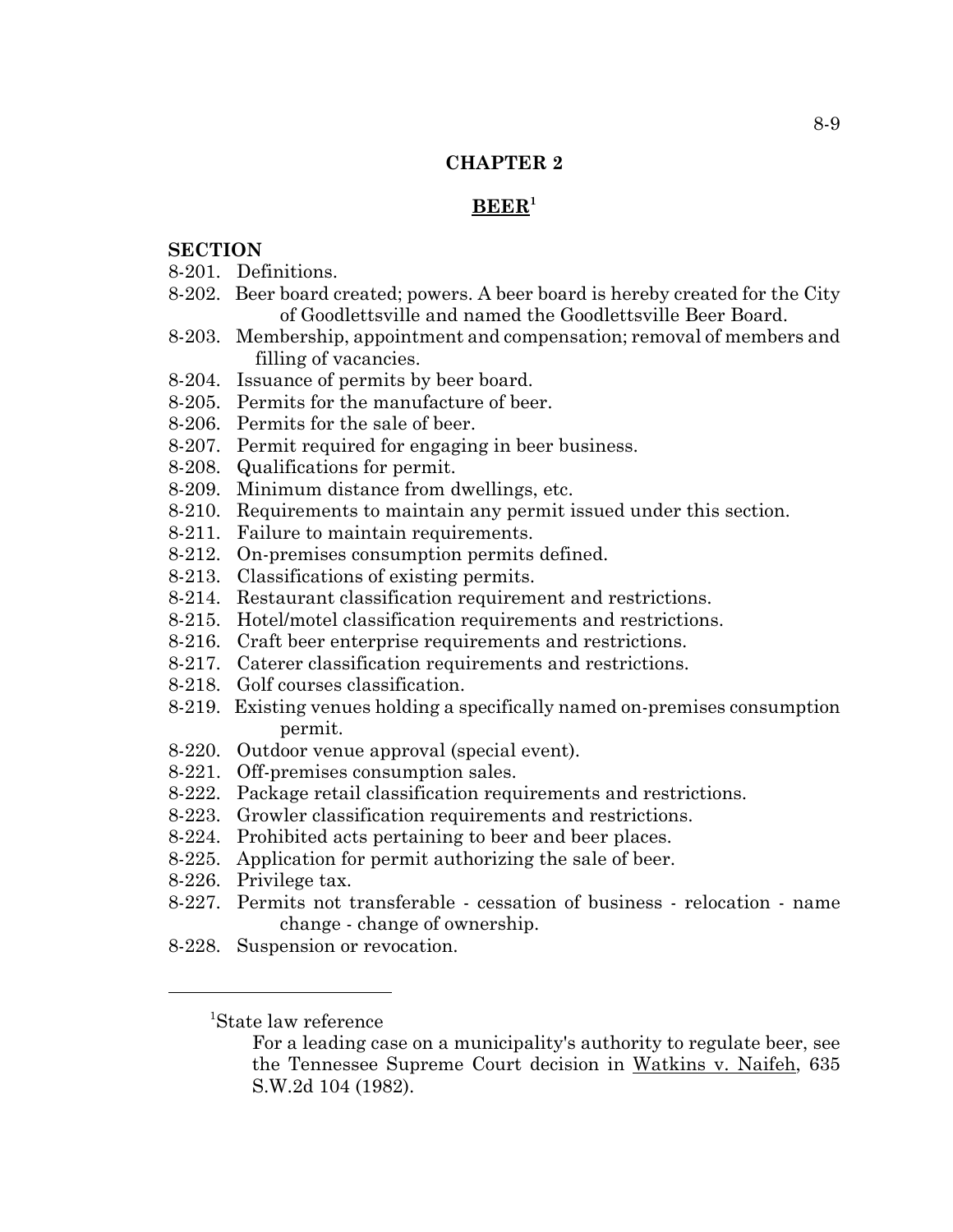8-229. Procedure.

8-230. Civil penalty in lieu of suspension.

8-231. Loss of clerk's certification for sale to a minor.

8-232. Severability.

8-233. Deleted.

8-234. Deleted.

**8-201. Definitions**. (1) "Applicant" shall mean the person on whose behalf an application for beer permit is filed.

(2) "Barrel" shall mean thirty-one (31) gallons.

(3) "Beer" means beer, ale or other malt beverages, or any other beverages having an alcoholic content as defined in Tennessee Code Annotated, § 57-5-101(b), and any amendments thereto to become effective in the future; provided, however, that no more than forty-nine percent (49%) of the overall alcoholic content of such beverage may be derived from the addition of flavors and other non-beverage ingredients containing alcohol.

(4) "Beer board" or "board" means that administrative body organized and empowered under the authority of Tennessee Code Annotated, § 57-5-106.

(5) "Certified clerk" shall mean a clerk who has successfully satisfied the training requirements contained in this part, or who has received certification from a responsible vendor training program.

(6) "Clerk" shall mean any person working in a capacity to sell beer directly to consumers for off-premises consumption.

(7) "Commission" shall mean the Tennessee Alcoholic Beverage Commission.

(8) "Craft beer enterprise" shall mean a craft beer business whose primary business is the retail sale of craft beer.

(9) "Craft beer" shall mean beer manufactured by breweries with an annual production of six million (6,000,000) barrels or less.

(10) "Growler" shall mean a refillable rigid glass, plastic, aluminum or stainless steel container with a flip-top or screw-on lid that is no larger than two (2) liters (0.5283 gallons) into which craft beer is prefilled, filled or refilled for off-premises consumption.

(11) "Hotel/motel" shall mean any establishment which meets any definition found in Tennessee Code Annotated, § 57-4-102(21).

(12) "Manufacture" shall mean producing beer at a rate of at least two hundred (200) barrels each calendar year on the licensed premises.

(13) "Meals" shall be defined as any of the following:

(a) Food sold in a heated state or heated by the seller;

(b) Two (2) or more food ingredients mixed or combined by the seller for sale as a single item;

(c) Food sold with eating utensils provided by the seller, including plates, knives, forks, spoons, glasses, cups, napkins or straws.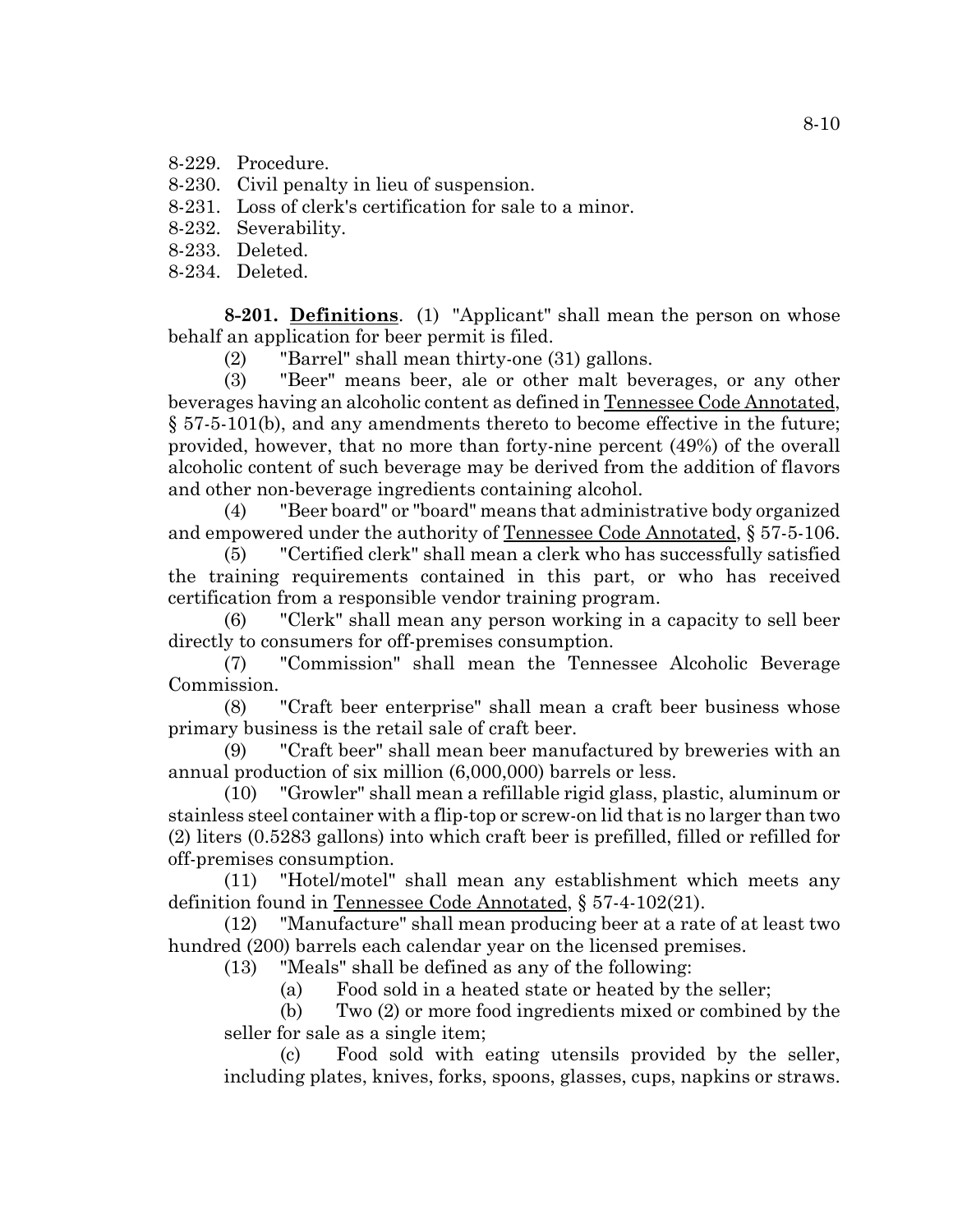A plate does not include a container or packaging used to transport the food; or

(d) Non-alcoholic beverages, except for beverages sold in unopened containers to be consumed off-premises.

(14) "Outdoor venue" shall mean an outdoor location which does not meet the definition of "premises" as defined in § 8-201(19). It may or may not be on a separate non-adjacent parcel. It must be appropriately zoned for commercial activity.

(15) "Package retail sales" shall mean the sale of beer bottled or packaged at the manufacturer's or wholesaler's location and transported to the retail establishments.

(16) "Permit" shall mean any permit issued pursuant to this article.

(17) "Permittee" shall mean any person to whom any permit has been issued pursuant to this article.

(18) "Person" shall mean any private individual, partnership, joint venture, corporation, and any other business entity or association.

(19) "Premises" shall mean contiguous property owned, leased, or controlled by the permittee and so connected with the beer business in which the permittee is engaged as to form a component or integral part of it, including, but not limited to, the building and the parking areas surrounding it. "Premises" includes all decks, patios and other well-defined outdoor serving and consuming areas that are contiguous to the exterior of the building in which the business is located and that are operated by the business identified in the permit. A permit shall be valid for all decks, patios and other well-defined outdoor serving areas that are contiguous to the exterior of the building in which the business is located; that are operated by the business and only for a business operating under the name identified in the permit.

(20) "Responsible vendor" shall mean a person, corporation or other entity that has been issued a permit to sell beer and has received certification by the Tennessee Alcoholic Beverage Commission under the "Tennessee Responsible Vendor Act of 2006," Tennessee Code Annotated, §§ 57-5-601, et seq.

(21) "Responsible vendor training program" shall mean a training program related to the responsible sale of beer which has met all the statutory and regulatory requirements set forth in Tennessee Code Annotated, §§ 57-5-601, et seq.

(22) "Restaurant" shall mean a business establishment whose primary business is the sale of prepared food to be consumed on the premises.

(23) "Storage" shall mean the storing or possessing of beer for the purpose of resale by the permit holder.

(24) "TABC" shall mean the Tennessee Alcoholic Beverage Commission.

(25) The pronouns "he," "him" and "his" shall refer to persons of the female, as well as the male, gender, as applicable. (2000 Code, § 8-201, as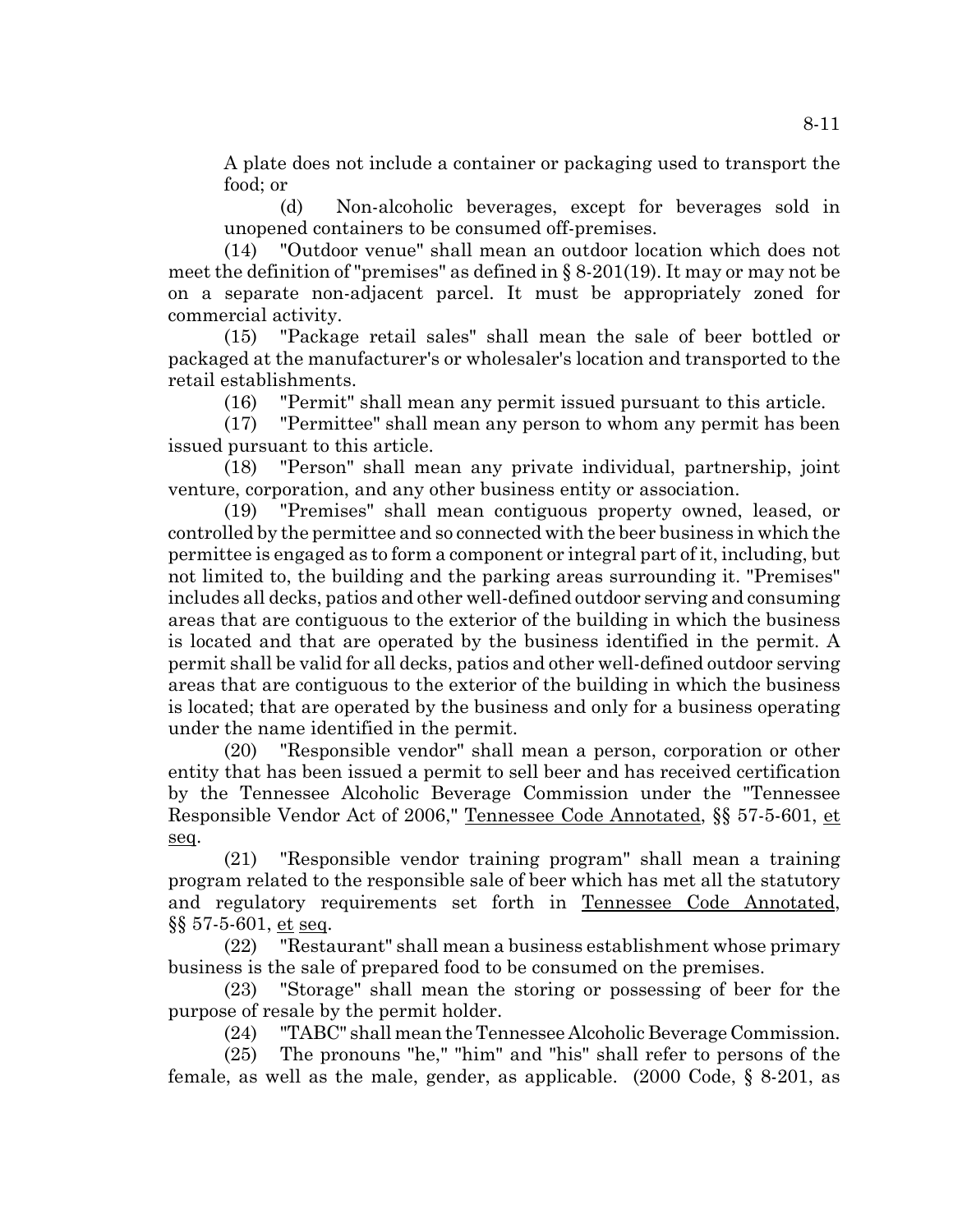replaced by Ord. #15-847, Sept. 2016, as replaced by Ord. #21-1002, Sept. 2021 *Ch5\_02-10-22*)

**8-202. Beer board created; powers. A beer board is hereby created for the City of Goodlettsville and named the Goodlettsville Beer Board**. The board shall have such power and authority as set forth in Tennessee Code Annotated, §§ 57-5-101, et seq., and shall have the absolute authority to issue permits for the sale of beer and to revoke the said permits duly issued for violation of any ordinance of the city or any governmental agency within Davidson County, Tennessee, and Sumner County, Tennessee, or for such cause as the board may consider necessary to promote the public health, morals and safety of the citizens of the City of Goodlettsville, Tennessee. (2000 Code, § 8-202, as amended by Ord. #04-646, Aug. 2004, modified, and replaced by Ord. #15-847, Sept. 2016, and Ord. #21-1002, Sept. 2021 *Ch5\_02-10-22*)

**8-203. Membership, appointment and compensation; removal of members and filling of vacancies**. The Goodlettsville Beer Board shall consist of five (5) members who are residents of the City of Goodlettsville, one (I) of whom is a member of the Board of Commissioners to be appointed by the mayor and approved by the board of commissioners. Board members shall serve without compensation. They shall serve for terms of three (3) years. Any vacancy on the board for any reason shall be filled in the same manner as the previous appointment, and the individual so appointed will serve out the unexpired term.  $(2000 \text{ Code}, \S 8-203, \text{as replaced by Ord}, \#15-847, \text{Sept. } 2016, \text{as replaced by Ord}.$ #21-1002, Sept. 2021 *Ch5\_02-10-22*)

**8-204. Issuance of permits by beer board**. (1) The beer board is vested with full and complete authority to issue permits, which permits shall be issued only for locations which are within a commercially zoned area as indicated on the then current and applicable zoning map at the time the application is made, for the sale, storage, and warehousing of beer for on-premises consumption and off-premises consumption.

(2) The permittee's establishment or place of business for the off-premises retail beer sales shall be located within an appropriate zoning district and open for customers by public access not less than five (5) days per week and eight (8) hours per day. (2000 Code, § 8-204, as replaced by Ord. #15-847, Sept. 2016, amended by Ord. #21-997, June 2021 *Ch5\_02-10-22*, and replaced by Ord. #21-1002, Sept. 2021 *Ch5\_02-10-22*)

**8-205. Permits for the manufacture of beer**. Permits for the manufacture of craft beer shall be issued in accordance with the general requirements of this chapter. A manufacturer of beer can further apply for permits for retail sale for on-premises and/or off-premises consumption. Documentation by the manufacturer of the number of barrels produced each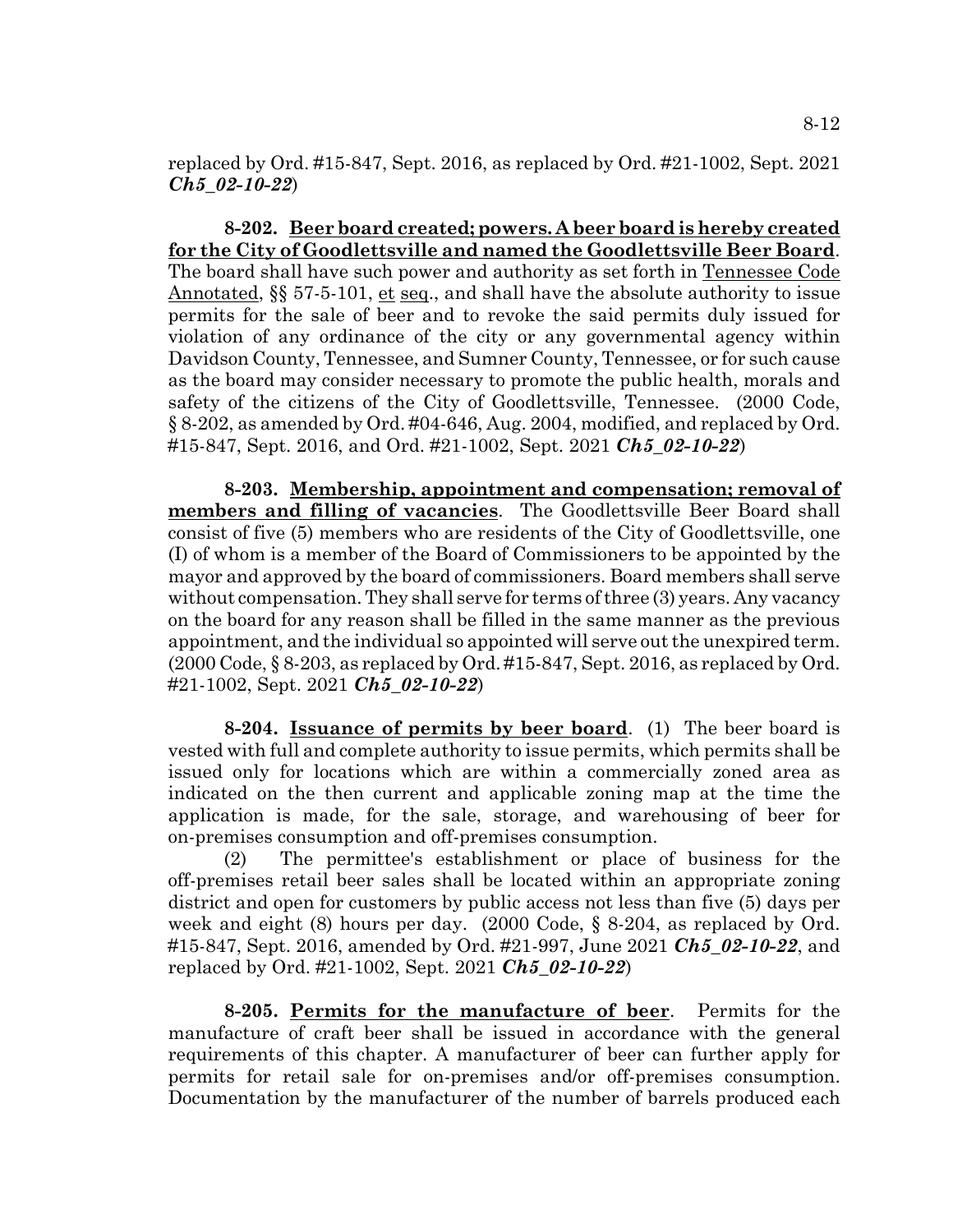calendar year may be required. (2000 Code, § 8-205, as amended by Ord. #10-750, Oct. 2010, as replaced by Ord. #15-847, Sept. 2016, as amended by Ord. #21-987, Feb. 2021 *Ch5\_02-10-22* and replaced by Ord. #21-1002, Sept. 2021 *Ch5\_02-10-22*)

**2-206. Permits for the sale of beer**. There are two (2) types of permits and each type has classes of permits within the type. The two (2) types of permits the beer board may issue are:

A retailer's "off-premises" permit shall be issued for the sale of beer only for the consumption off the business premises in accordance with the provisions of this chapter.

A retailer's "on-premises" permit shall be issued to any business engaged in the sale of beer where the beer is to be consumed by the purchaser or his guests upon the premises of the seller. A retailer's "on- premises" permit may be issued only for use in connection with these establishments defined in §§ 8-211 through 8-220 below.

A business can sell beer for both on-premises and off-premises consumption at the same location if otherwise permitted by law and this chapter.

If the character of the establishment changes from the classification under which a permit was originally issued, the permittee will be required to obtain a new permit to conform to the type of establishment being operated by the permittee. (2000 Code, § 8-206, as amended by Ord. #15-831, Feb. 2016, and replaced by Ord. #15-847, Sept. 2016, and Ord. #21-1002, Sept. 2021 *Ch5\_02-10-22*)

**8-207. Permit required for engaging in beer business**. It shall be unlawful for any person or entity to sell, store for sale, distribute for sale or manufacture beer without first making application to and obtaining a permit from the beer board pursuant to Tennessee Code Annotated, § 57-5-103. The application shall be made on such forms as the Board shall prescribe and/or furnish, and shall be accompanied by a non-refundable application fee of two hundred fifty dollars (\$250.00). Said fee shall be in the form of cash, cashier's check, or company check made payable to the city. Each person signing an application must be a person of good moral character and certify that he has read and is familiar with the provisions of this chapter. For purposes of this chapter, "entity" means a firm, partnership, limited liability company, corporation, joint stock company, syndicate, association or any other legal entity whatsoever. (2000 Code, § 8-207, as replaced by Ord. #15-847, Sept. 2016, and Ord. #21-1002, Sept. 2021 *Ch5\_02-10-22*)

**8-208. Qualifications for permit**. In order to qualify for a permit to sell beer, an applicant must fully satisfy, comply with and adhere to the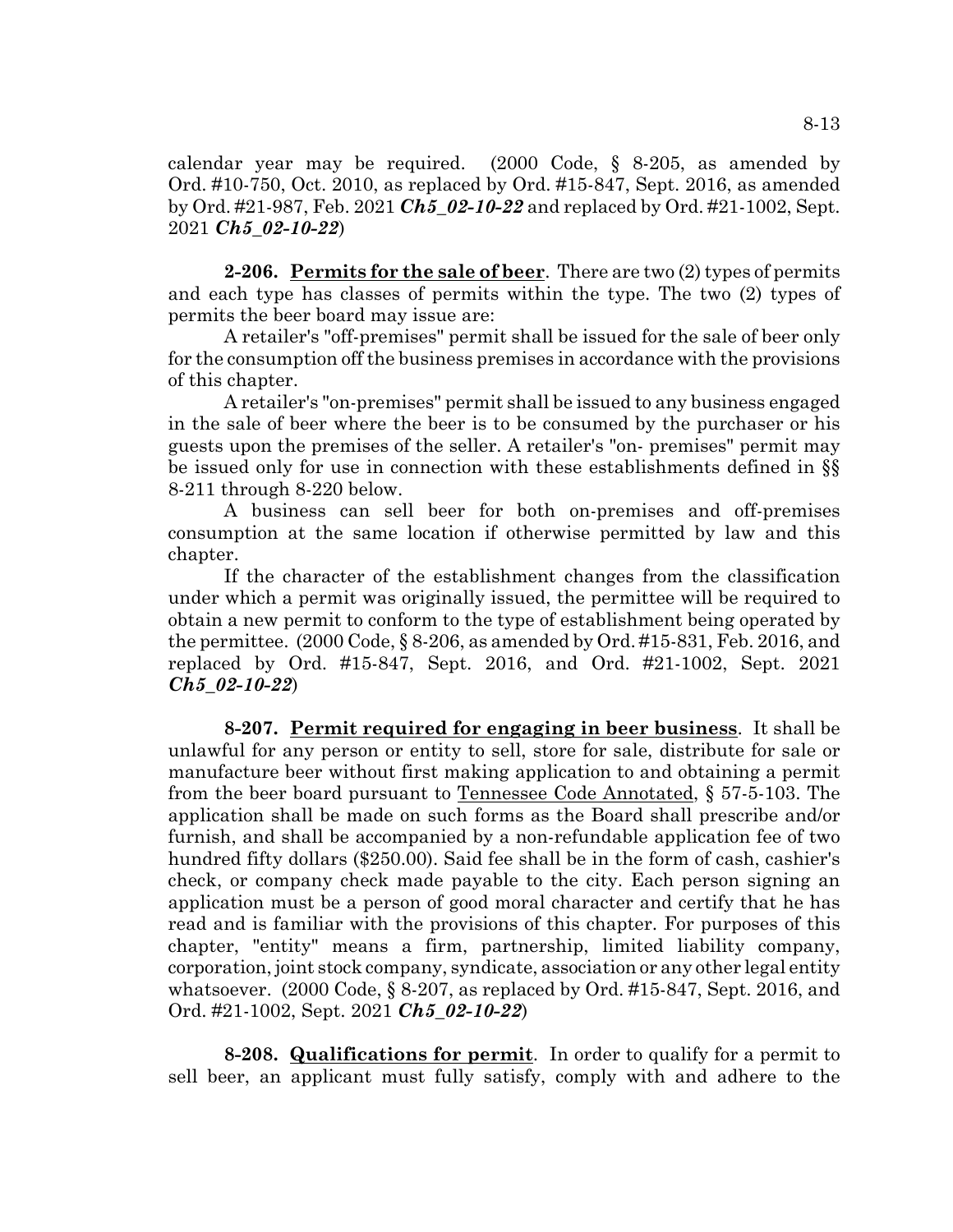following qualifications and criteria for the applicant and location for the sale of beer:

(1) No sale of such beverages shall be made except in accordance with the permit granted.

(2) Neither the applicant nor any persons employed or to be employed by the applicant in such distribution or sale of such beverages shall have ever been convicted of any violation of law regarding the prohibition, sale, possession, manufacture, or transportation of intoxicating liquor, or any crime involving moral turpitude within the past ten (10) years.

(3) The property upon which the business is operating is located in a zoning district approved for such use.

(4) The applicant shall execute an authorization enabling the city to receive from each and every wholesale supplier to the permittee, the dollar value and amounts of beer sold by the wholesaler or distributor to the permittee, at such time or times as the city may request such information. This authorization shall be in full force and effect during the entire time of the permit.

(5) The applicant shall not make a false statement in his application for any beer permit. Such a statement shall be cause for immediate revocation of the permit. (2000 Code, § 8-208, as replaced by Ord. #15-847, Sept. 2016, and Ord. #21-1002, Sept. 2021 *Ch5\_02-10-22*)

**8-209. Minimum distance from dwellings, etc**. (1) No beer permit shall be issued to an applicant whose location is less than one hundred feet (100') from a building containing one to four (1-4) residential dwelling units (dwelling), a church, park, a playground, a school, a State of Tennessee licensed day care center (day care center) or a nursery with the exception that there shall be no distance requirement between a permit location and any church, school, day care center or nursery that is established on or after January 1, 2011 that is located within a Core Commercial (CC), Commercial General (CG), Commercial Service (CS), Commercial Service Limited (CSL), Office Professional (OP) or Commercial Core Overlay (CCO) zoning district. The date on which a church, school, day care center or nursery is established will be the date of the certificate of occupancy for new construction or the date of the approved life safety inspection for existing structures.

(2) In determining the distance from a park or playground, the distance shall be measured in a straight line from the nearest point of the property boundary of the park or playground in a straight line to the center of the nearest main entrance of the applicant's facility. The distance from a dwelling, church, school, day care center and nursery shall be measured in a straight line from the nearest point of the structure of any dwelling, church, school, day care center, nursery or church to the center of the nearest main entrance of the applicant's facility. The applicant maybe required to provide the documentation that the distances have been measured and certified by a professional engineer or registered surveyor and recorded on a drawing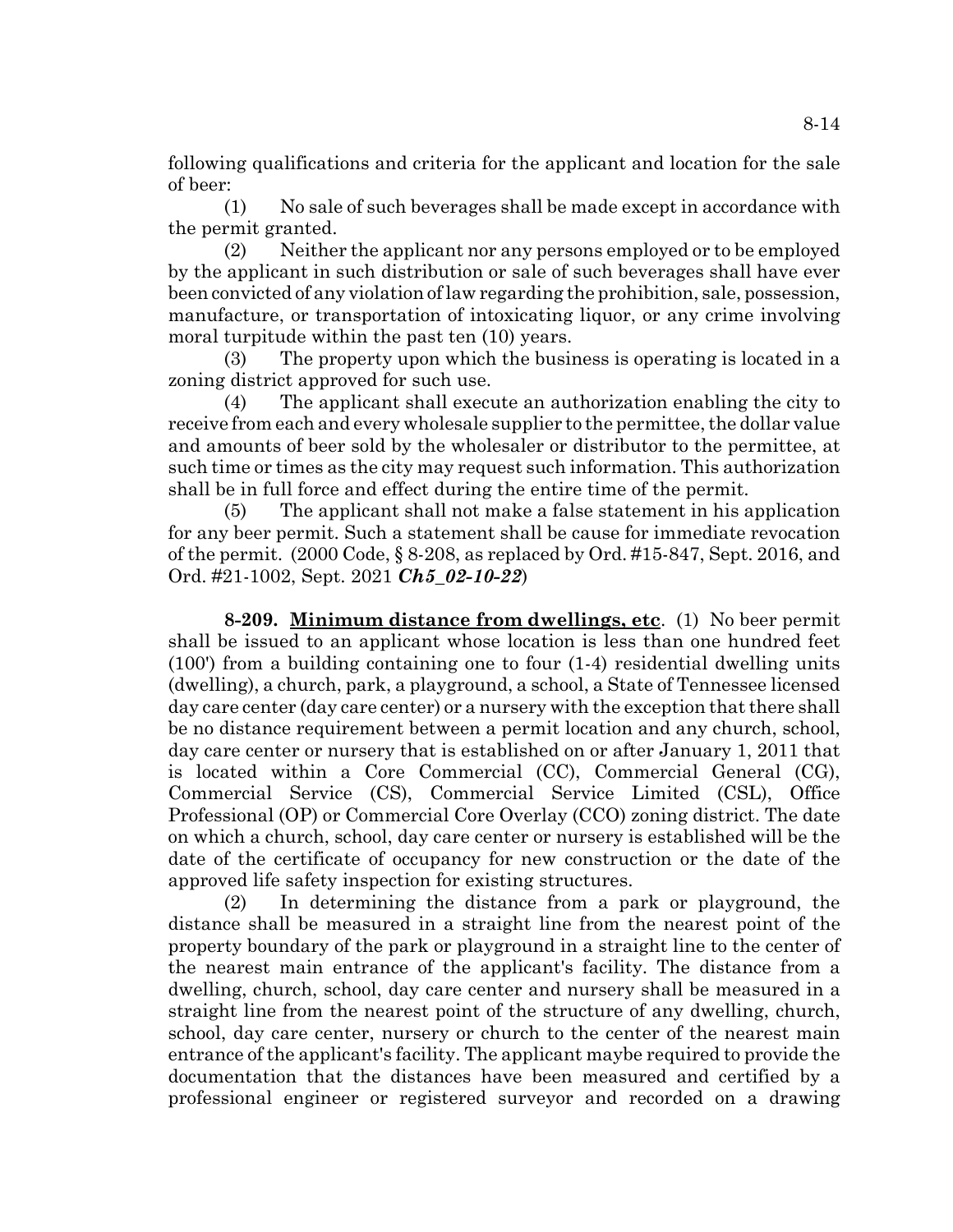prepared by the engineer or surveyor and made available to the board at the expense of the applicant.

(3) The distance from a dwelling and the means and method of measuring such distance provided for herein shall not apply to locations holding permits prior to the adoption of the provisions of this chapter, nor to the renewal of such permits, but shall apply to permits issued after the adoption of the provisions thereof. The distance shall also not apply to an applicant for an on-premises permit whose location is a part of a planned unit development as defined by the Goodlettsville Zoning Ordinance and approved as a part of a master plan which includes residential and community facility activities developed as a planned community. The provisions regarding the distance requirement to licensed day care centers and nurseries shall not apply to permittees holding a permit issued prior to the approval date of the provisions of this chapter and in violation of such provisions; provided renewal of such permits shall only be granted to those permittees as defined in this chapter holding valid permits on the effective date of the provisionsof this chapter and to transferees or such permittees, who were operating under valid permits prior to the location of such licensed day care center or nursery within two hundred fifty feet (250') thereof.

(4) Nothing in this section shall be interpreted to allow the city to revoke, suspend, or deny a permit to a business selling, distributing, or manufacturing beer on the basis of its proximity to a church, school, or other place of public gathering if valid permit has been issued to the business prior to January 1, 1993. However, if beer is not sold at such a business for six (6) continuous months, the protection provided herein ceases to apply. (2000 Code, § 8-209, as amended by Ord. #10-750, Oct. 2010, and replaced by Ord. #15-847, Sept. 2016, and Ord. #21-1002, Sept. 2021 *Ch5\_02-10-22*)

**8-210. Requirements to maintain any permit issued under this section**. The following requirements shall be met at all times to maintain a permit issued by the city beer board.

- (1) A permit holder shall not:
	- (a) Operate a disorderly place.
	- (b) Permit boisterous or disorderly conduct on the premises.

(c) Sell or allow to be sold on the premises of the permittee, beer to any person using foodstamps issued pursuant to state or federal law for the purchase of such beer.

(2) Hours and days of operations. It shall be unlawful to offer for sale or sell beer within the corporate limits of the city between the hours of 3:00 A.M. and 10:00 A.M. on Sunday and between the hours of 3:00 A.M. and 6:00 A.M. Monday through Saturday.

(3) Sales to minors or intoxicated persons. It shall be unlawful to sell or offer to sell beer to a person under the age of twenty-one (21) years or to a person who is visibly intoxicated.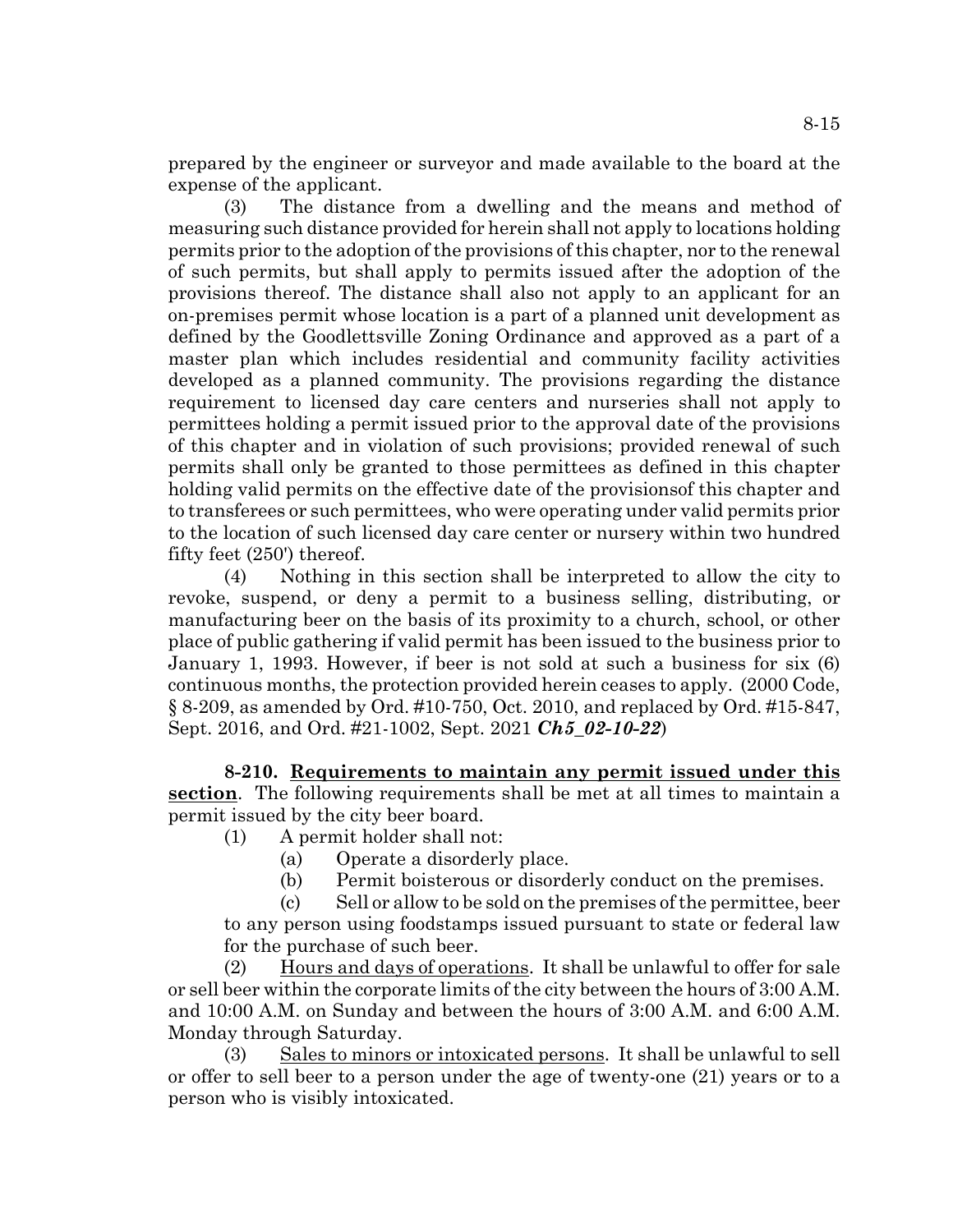(4) Condition of premises generally. No retailer's permit shall be granted to any person whose premises are not neat, clean and in good repair, both inside and outside. The premises shall at all times be free from litter, weeds, trash and other forms of debris. Any tires, old appliances, motorvehicle parts, tools, equipment or other similar materials shall not be displayed openly on the premises but must be stored inside an opaque enclosure.

(5) Inspection of beer businesses. The city manager, assistant city manager, members of the beer board and staff authorized by the city manager shall have the right to inspect at any and all times the entire premises and property where or upon or in which the beverages regulated by this chapter are sold, stored, transported or otherwise dispensed or distributed or handled, whether at retail or wholesale, in the city for any law violations.

(6) Continually operate the business. A permit holder must return a permit to the county or city that issued it within fifteen (15) days of termination of the business, change in ownership, relocation of the business or change of the business's name; provided, that notwithstanding the failure to return a beer permit, a permit shall expire on termination of the business, change in ownership, relocation of the business or change of the business's name. Any such establishment for which two (2) consecutive months or for any three (3) months in any calendar year does not meet the established minimums of non-alcoholic sales shall have their permit revoked.

(7) Properly pay all taxes, fees, and charges. All property taxes, license fees or other charges owed by the permittee, or by the owners of the permittee, to the city or Davidson or Sumner County, Tennessee, must be kept current throughout the term of the license. This requirement shall not apply to the owners of a permittee that is a publicly held company.

(8) Maintain property in compliance with all state, county, and city regulatory requirements. The premises upon which the permit is granted shall at all times be in compliance with city zoning ordinances, and with all fire, health, safety and building codes of the city and/or the State of Tennessee. (2000 Code, § 8-210, as amended by Ord. #08-706, March 2008, Ord. #12-778, May 2012, and replaced by Ord. #15-847, Sept. 2016, and Ord. #21-1002, Sept. 2021 *Ch5\_02-10-22*)

**8-211. Failure to maintain requirements**. Failure on the part of any permittee to observe the requirements of this chapter after issuance of a permit shall constitute grounds for suspension or revocation of the permit. (2000 Code, § 8-211, as replaced by Ord. #12-778, May 2012, amended by Ord. #14-811, and replaced by Ord. #15-847, Sept. 2016, and Ord. #21-1002, Sept. 2021 *Ch5\_02-10-22*)

**8-212. On-premises consumption permits defined**. The following classes of permits for on-premises consumption are established.

(1) Restaurant.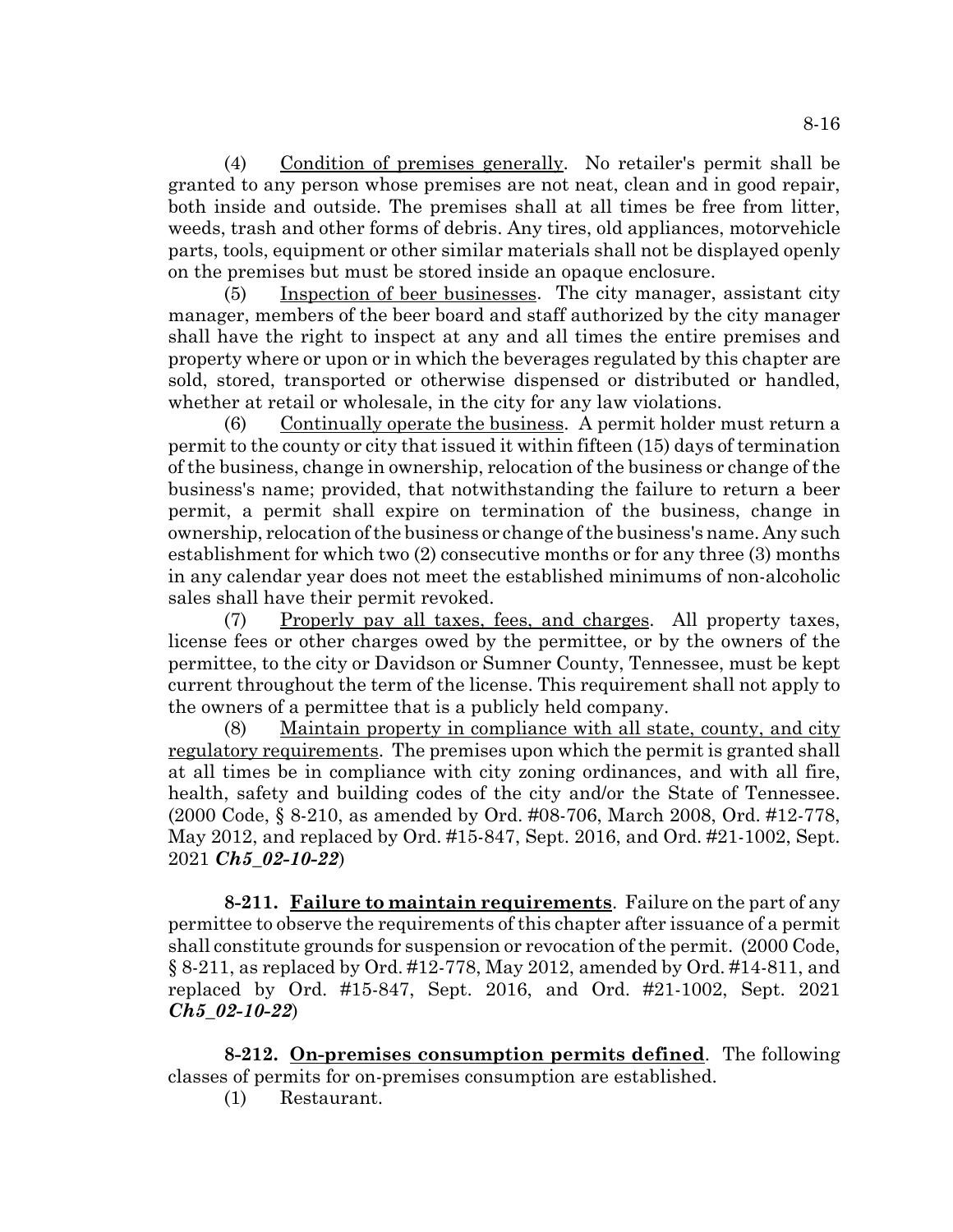- (2) Craft beer establishment.
- (3) Hotel/motel.
- (4) Caterer.
- (5) Golf course.
- (6) Special venue.

Definitions for each of the classes are established in the section dedicated to the requirements and restrictions of each class. (2000 Code, § 8-213, as replaced by Ord. #15-847, Sept. 2016, and Ord. #21-1002, Sept. 2021 *Ch5\_02-10-22*)

**8-213. Classification of existing permits**. All beer permits now issued and outstanding will be classified and placed in its appropriate category, and the holders of said beer permits shall be so notified, along with a copy of this chapter. (Ord. #08-706, March 2008, as replaced by Ord. #15-847, Sept. 2016, and Ord. #21-1002, Sept. 2021 *Ch5\_02-10-22*)

## **8-214. Restaurant classification requirement and restrictions**.

(1) An establishment must meet the restaurant requirements of Tennessee Code Annotated, § 57-4-102(21).

(2) In the event that a restaurant contains a bar or bar area, food service shall be equally available to the bar and bar area as it is in other areas of the restaurant.

(3) An establishment shall be eligible for a permit as a restaurant only if more than fifty percent (50%) of the gross revenue of the restaurant is generated from the serving of meals. Any such establishment for which two (2) consecutive months or for any three (3) months in any calendar year has fifty percent (50%) or less of its gross revenue from the serving of meals shall have its beer permit revoked. Each permit holder is to submit annually the individual gross sales of both meals and beer prior to the permit being renewed. If it is determined an independent audit of said records should occur the permit holder is to provide all necessary records. If a permit holder fails to provide such records then their on-premises beer permit shall automatically be revoked.

(4) Have a minimum of eighty (80) seats in which eighty percent (80%) must be in the interior of the building under a permanent roof and enclosed on all sides. The remaining twenty percent (20%) may be in an open air or patio area as permitted by subsection (5). Seats are to be counted by individual chairs or in the use of bench seats, twenty-two inches (22") would equal one (1) seat. Bench seats should not protrude past table edges. In case of any outdoor seating, the outdoor seating area must be accessible from the inside of the restaurant or eating place and the outdoor seating area must have some type of permanent enclosure around it, such as a wall or fencing. All table and chair locations are to meet all building, fire and life safety codes and regulations.

(5) A permittee having this category of license shall be allowed to sell and serve on a patio or open air area, for which access is provided only by going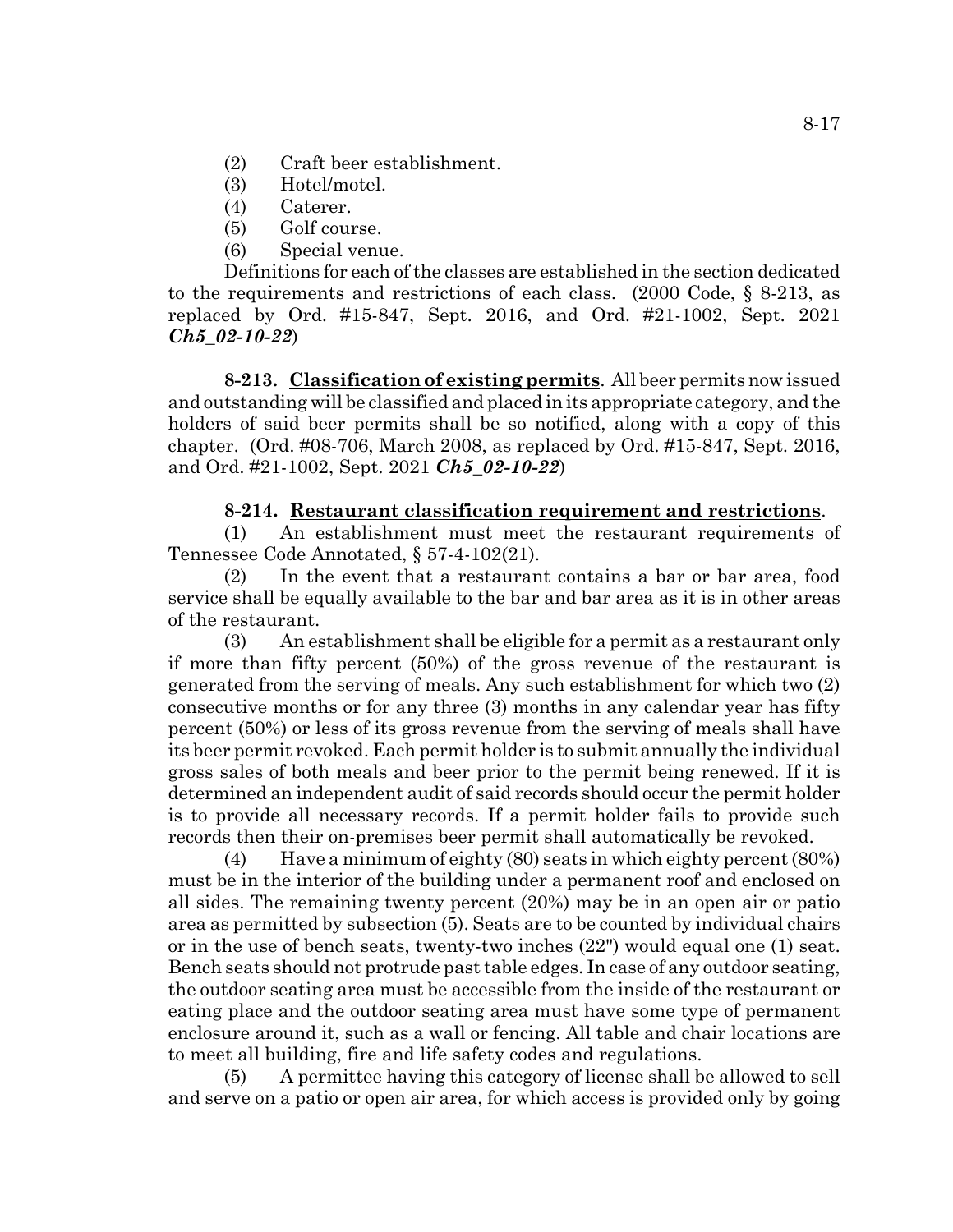through the interior of the building. The patio or open air area shall be enclosed by a permanent fence, railing, or similar structure, a minimum of forty-two inches (42") in height, which obstructs normal walking access to the patio or open air area, except by entry through the interior of the building. The fence, railing, or other structure shall have at least one (1) emergency exit, to be opened only in the event of an emergency and so marked, which will emit an audible sound, such as a bell, siren or other like sound, when the emergency exit is opened. Additional such exits may be required depending on the size of the fenced area, as specified in the Goodlettsville Fire Protection Ordinance.

(6) Within thirty (30) minutes from the time that sale of beer has ceased as required by  $\S 8-210(2)$ , all containers, glasses or other vessels of any type which have been used for serving and consumption of beer shall be removed by the permittee from the area or areas where the beer had been consumed and shall be placed in areas not for access by patrons of the establishment. (as added by Ord. #15-847, Sept. 2016, amended by Ord. #20-978, Oct. 2020 *Ch5\_02-10-22*, and replaced by Ord. #21-1002, Sept. 2021 *Ch5\_02-10-22*)

## **8-215. Hotel/motel classification requirements and restrictions**.

(1) It shall be lawful for the beer board to issue a permit for the sale of beer to hotels, motels, or inns, subject to the limitations and restrictions contained in the state law and the rules and regulations contained in the permit required by this chapter.

(2) Permits may be issued under this section to hotels, motels, or inns for sale and consumption on the premises in rooms where meals or lunches are served, all enclosed areas of the hotel/motel and in guests' rooms.

(3) Beer also may be sold and dispensed to adult guests only through locked, in-room units.

(4) Beer sold from a "convenience store" located within the confines of the sight and oversight of apaid employee may only be sold for consumption on the premises and to a guest of the hotel.

(5) The permittee is responsible for verifying the age and guest status of the purchaser.

(6) In the case of locked in-room units, a key separate from that used to enter the room shall be supplied and no person under the age of twenty-one (21) shall be issued or supplied with such a key. (as added by Ord. #15-847, Sept. 2016, and replaced by Ord. #21-1002, Sept. 2021 *Ch5\_02-10-22*)

## **8-216. Craft beer enterprise requirements and restrictions**.

(1) A craft beer enterprise shall meet the definition found in § 8-201.

(2) A craft beer enterprise may exist without a corresponding city manufacturing permit.

(3) A craft beer enterprise shall be required to have no less than thirty-four percent (34%) of the gross revenue of the enterprise generated from the serving of meals. Each permit holder is to submit annually the individual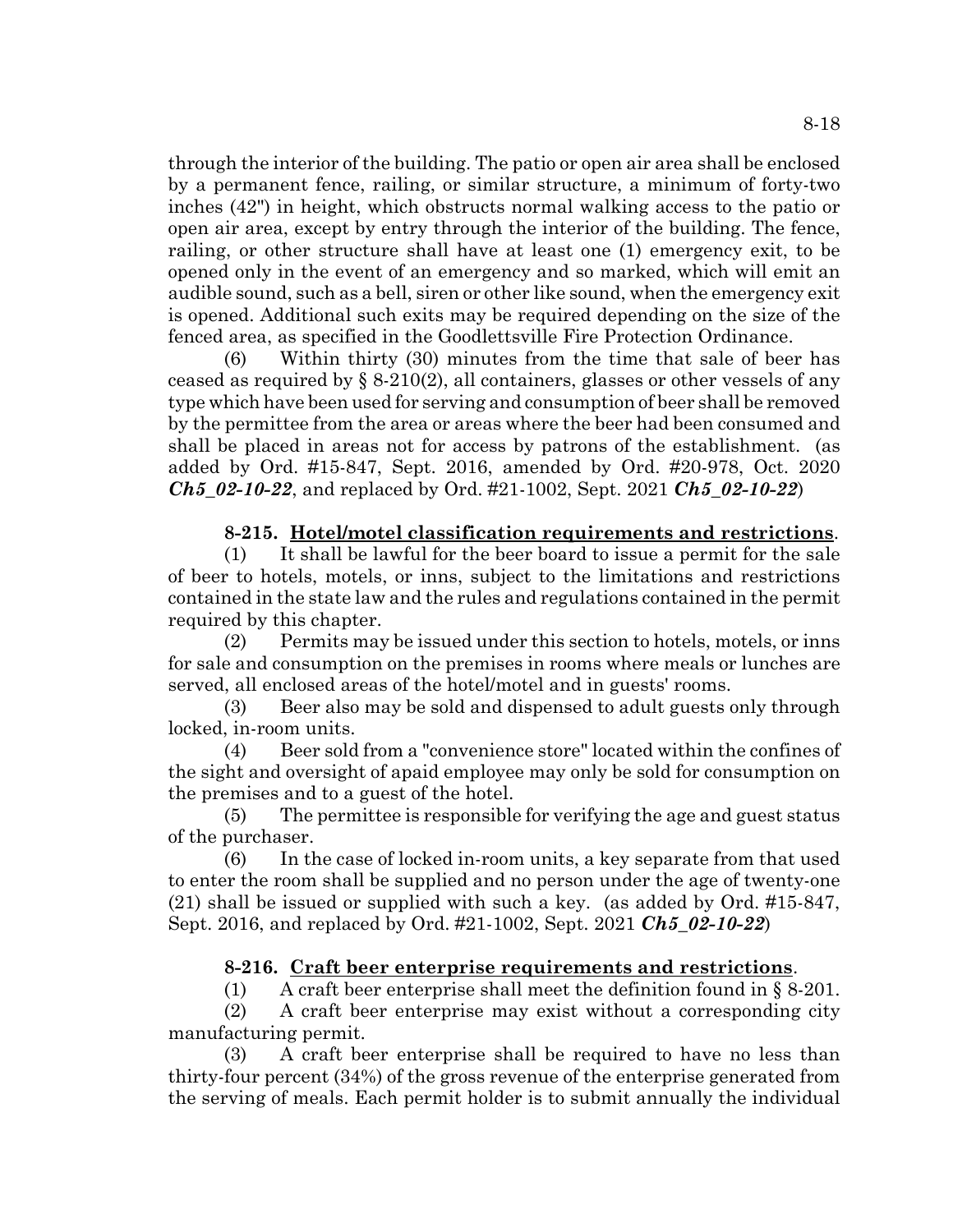gross sales of both meals and beer prior to the permit being renewed. If it is determined an independent audit of said records should occur the permit holder is to provide all necessary records. If a permit holder fails to provide such records then their on-premises beer permit shall automatically be revoked.

(4) Have a minimum of eighty (80) seats in which eighty percent (80%) must be in the interior of the building under a permanent roof and enclosed on all sides. The remaining twenty percent (20%) maybe in an open air or patio area as permitted by subsection (5). Seats are to be counted by individual chairs or in the use of bench seats, twenty-two inches (22") would equal one (1) seat. Bench seats should not protrude past table edges. In case of any outdoor seating, the outdoor seating area must be accessible from the inside of the restaurant or eating place and the outdoor seating area must have some type of permanent enclosure around it, such as a wall or fencing. All table and chair locations are to meet all building, fire and life safety codes and regulations.

(5) A permittee having this category of license shall be allowed to sell and serve on a patio or open air area, for which access is provided only by going through the interior of the building. The patio or open air area shall be enclosed by a permanent fence, railing, or similar structure, a minimum of forty-two inches (42") in height, which obstructs normal walking access to the patio or open air area, except by entry through the interior of the building. The fence, railing, or other structure shall have at least one (1) emergency exit, to be opened only in the event of an emergency and so marked, which will emit an audible sound, such as a bell, siren or other like sound, when the emergency exit is opened. Additional such exits may be required depending onthe size of the fenced in area, as specified in the Goodlettsville Fire Protection Ordinance.

(6) Within thirty (30) minutes from the time that sale of beer has ceased as required by  $\S 8-210(2)$ , all containers, glasses or other vessels of any type which have been used for serving and consumption of beer shall be removed by permittee from the area or areas where the beer had been consumed and shall be placed in areas not for access by patrons of the establishment. (as added by Ord. #15-847, Sept. 2016, and replaced by Ord. #21-1002, Sept. 2021 *Ch5\_02-10-22*)

## **8-217. Caterer classification requirements and restrictions**.

(1) Meet the requirements of Tennessee Code Annotated, § 57-4-102(6), as a "caterer."

(2) Beer may be sold for consumption only at the permanent catering hall of the caterer or at a site for which the caterer has given advance notice to the city clerk.

(3) Only employees of a licensed caterer may serve beer at any event, whether at the caterer's designated premises or a remote venue.

(4) No caterer may provide only alcohol without meals present and available for consumption at any catered event. (as added by Ord. #15-847, Sept. 2016, and replaced by Ord. #21-1002, Sept. 2021 *Ch5\_02-10-22*)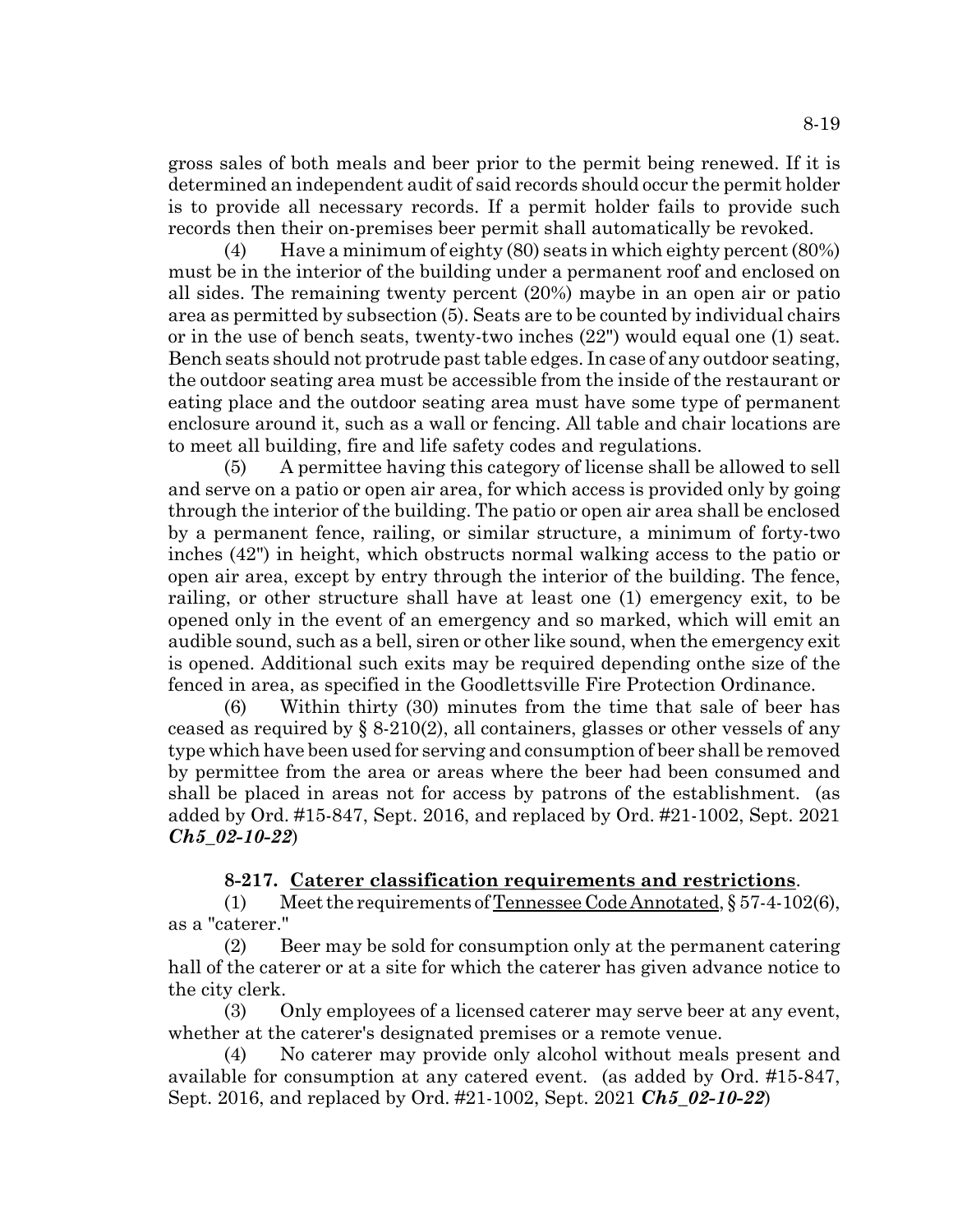**8-218. Golf courses classification**. Proprietors of golf courses, on-premises shall mean within the building or on any decks, patios and other outdoor serving areas that are contiguous to the exterior of the building and/or the course. Where on-premises consumption is permitted on a golf course, beer may be purchased either at the restaurant, club house or from a beverage cart. (as added by Ord. #15-847, Sept. 2016, and replaced by Ord. #21-1002, Sept. 2021 *Ch5\_02-10-22*)

**8-219. Existing venues holding a specifically named on-premises consumption permit**. Any venue holding an on-premises consumption permit at the time of the adoption of this chapter, but not fitting into one (1) of the other permit classes, shall receive a special venue permit with such conditions that were imposed under the previously codified ordinance as of the date of the adoption of this chapter.

All beer permits now issued and outstanding will be classified and placed in an appropriate category under this chapter, and the holders of said beer permits shall be so notified and shall be provided a copy of this chapter. (as added by Ord. #15-847, Sept. 2016, and replaced by Ord. #21-1002, Sept. 2021 *Ch5\_02-10-22*)

**8-220. Outdoor venue approval (special event)**. Beer may be sold on a temporary basis at an outdoor venue by businesses holding an on-premises permit under the following conditions:

(1) The location meets the Tennessee Alcoholic Beverage Commission's requirements for alcoholic service.

(2) An application has been submitted to the city clerk for the location and dates where the beer will be sold or provided.

(3) The permit fee of two hundred fifty dollars (\$250.00) per application has been paid and a fee of fifty dollars (\$50.00) per day of event.

(4) The city has adopted administrative policies that govern the process, timing, rules, and review procedures for outdoor venues. Copies of said policies shall be made available to all holders of permits for on-premises consumption. (as added by Ord. #15-847, Sept. 2016, and replaced by Ord. #21-1002, Sept. 2021 *Ch5\_02-10-22*)

**8-221. Off-premises consumption sales**. The following classes of permits for off-premises consumption are established.

(1) Package retail sales.

(2) Growler sales. (as added by Ord. #15-847, Sept. 2016, and replaced by Ord. #21-1002, Sept. 2021 *Ch5\_02-10-22*)

**8-222. Package retail classification requirements and restrictions**. The monthly off-premises package retail beer sales of any establishment that holds an off-premises permit shall not exceed twenty-five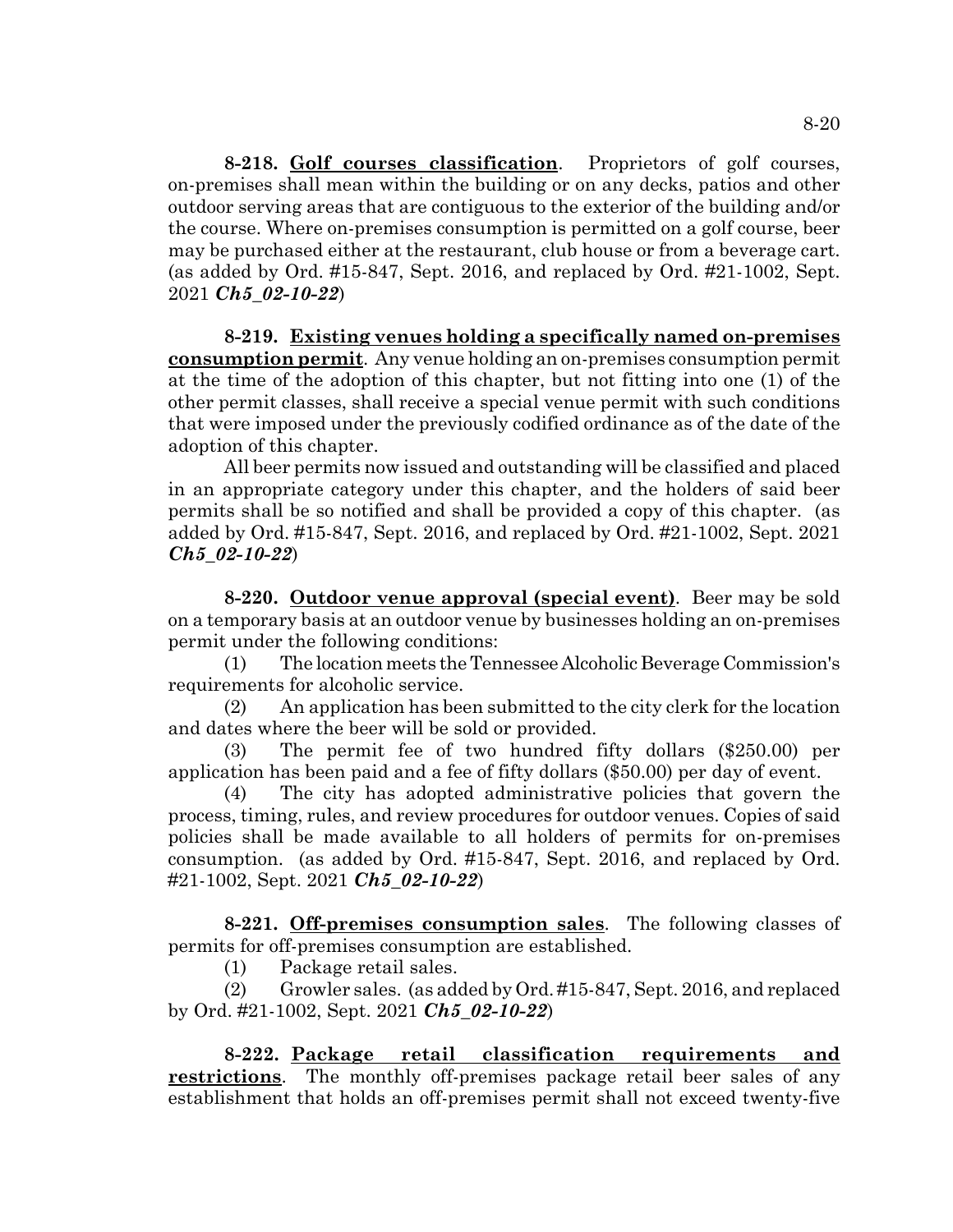percent (25%) of the gross sales of the establishment. Each permit holder is to submit annually the individual gross sales of both beer and of any other products prior to their permit being renewed. If it is determined an independent audit of said records should occur the permit holder is to provide all necessary records. If a permit holder fails to provide such records then their off-premises permit shall automatically be revoked. (as added by Ord. #15-847, Sept. 2016, and replaced by Ord. #21-1002, Sept. 2021 *Ch5\_02-10-22*)

# **8-223. Growler classification requirements and restrictions**.

(1) A growler permit may be held by the holder of any other on-premises or off-premises permit holder. A growler permit may not be the only permit held by a permittee.

(2) Holders of the growler permit may fill or refill growlers on demand with beer for off-premises consumption; provided, the label as required by this section is affixed to the growler.

(3) Each growler must be securely sealed and removed from the premises in its original sealed condition. Each growler shall bear a twist-type closure, cork, stopper, or plug. At the time of the sale and/or refilling, a paper or plastic adhesive band, strip, or sleeve shall be applied to the container or bottle and extend over the top of the twist-type closure, cork, stopper, or plug forming a seal that must be broken upon opening of the container or bottle. The adhesive band, strip, or sleeve shall bear the name and address of the business filling the growler. The containers or bottles shall be labeled as a craft beer, contain the name of the beer, and bear the name, address and telephone number of the business selling the beer. Any known allergens shall also be included on any label.

(4) Growlers must be filled in a manner that is sanitary and meets all applicable food and alcohol handling laws and standards.

(5) Consumption of the contents of any growler on the premises where it was filled is strictly prohibited. However, the license may provide free samples of any beer on tap. Each such sample shall not exceed one (1) fluid ounce.

(6) Sales of growlers shall be limited to the legal hours during which the licensee may sell such alcoholic beverages and must be removed from the premises before the applicable closing time. (as added by Ord. #15-847, Sept. 2016, and replaced by Ord. #21-1002, Sept. 2021 *Ch5\_02-10-22*)

**8-224. Prohibited acts pertaining to beer and beer places**. It is unlawful for any beer permit holder or his agent or employee:

(1) To employ any person convicted for the possession, sale, manufacturing or transportation of intoxicating liquor or any crime involving moral turpitude within the past ten (10) years;

(2) To employ any person that has been convicted within the past ten (10) years of any crime involving moral turpitude. For purposes of this subsection, "moral turpitude" means premeditated murder, all sex related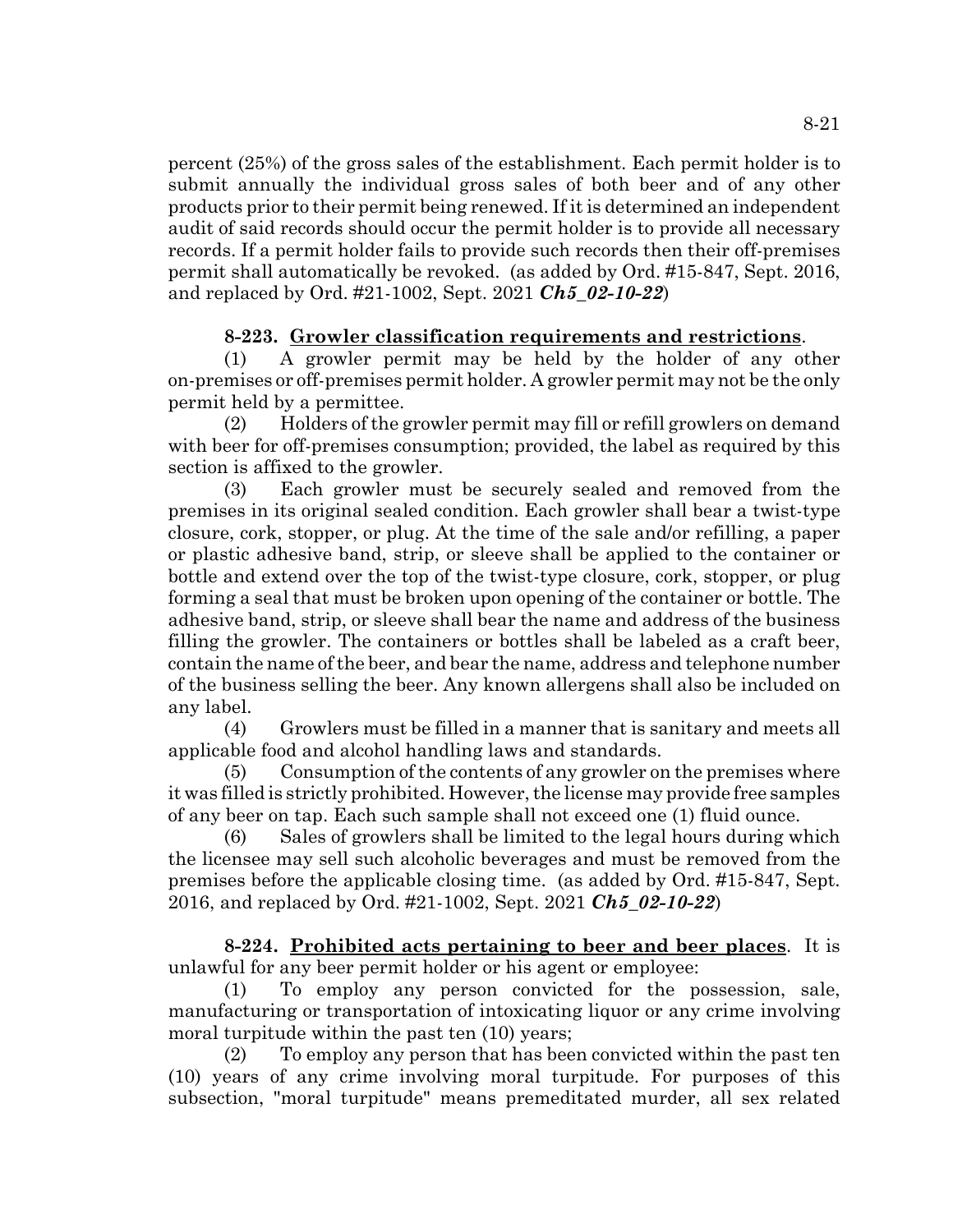crimes, the illegal sale of Schedule I and II controlled substances, and crimes of fraud and embezzlement;

(3) To make or permit to be made any sale of beer to a person under twenty-one (21) years of age;

(4) To sell, give away, or allow beer to be consumed on any premises granted a permit under this chapter from 3:00 A.M. to 6:00 A.M. on weekdays and from 3:00 A.M. to 10:00 A.M. on Sundays;

(5) To allow any person under eighteen (18) years of age hereafter referred to as a minor to loiter or congregate about the premises. The burden of ascertaining the age of minor persons shall be on the permit holder and his agent or employee. When a minor is seated at a table, there shall be no beer served at the table unless such minor is accompanied by one (1) or both of his parents, but only if served in conjunction with food;

(6) To make false statement of a material fact in his application for any beer permit;

(7) To operate a disorderly place;

(8) To knowingly allow beer to be passed from a lawful purchaser or possessor to any individual under the age of twenty-one (21) years of age for consumption on the premises of the permit holder. The burden of ascertaining the age of persons who may not lawfully possess beer shall be on the permit holder and his agent or employee;

(9) For a retailer to knowingly sell to a lawful purchaser who purchases beer for consumption by an individual under the age of twenty-one (21) years of age. The burden of ascertaining the age of persons who may lawfully possess beer shall be on the permit holder and his agent or employee;

(10) To permit boisterous or disorderly conduct on the premises;

(11) To sell or transfer the equipment or assets of the business authorized by his permit to another for the purpose of continuing the business on the same premises, unless he shall notify the board in writing immediately upon such sale or transfer, and unless he shall give the name and address of the purchaser within said notice. A beer permit holder shall surrender his license to the board within fifteen (15) days after the sale or transfer is consummated;

(12) Allow any intoxicated person to loiter on or about the premises;

(13) For a retailer or wholesaler, to store beer in any place other than the address listed on the permit;

(14) To sell or allow to be sold on the premises of the permittee beer to any person using food stamps issued pursuant to state or federal law for the purchase of such beer;

(15) To allow gambling or gambling devices of any kind or description contrary to state law on the premises;

(16) To allow solicitation for purposes of prostitution on the premises;

(17) To allow or engage in any criminal activity on the premises. (as added by Ord. #15-847, Sept. 2016, amended by Ord. #20-978, Oct. 2020 *Ch5\_02-10-22*, and replaced by Ord. #21-1002, Sept. 2021 *Ch5\_02-10-22*)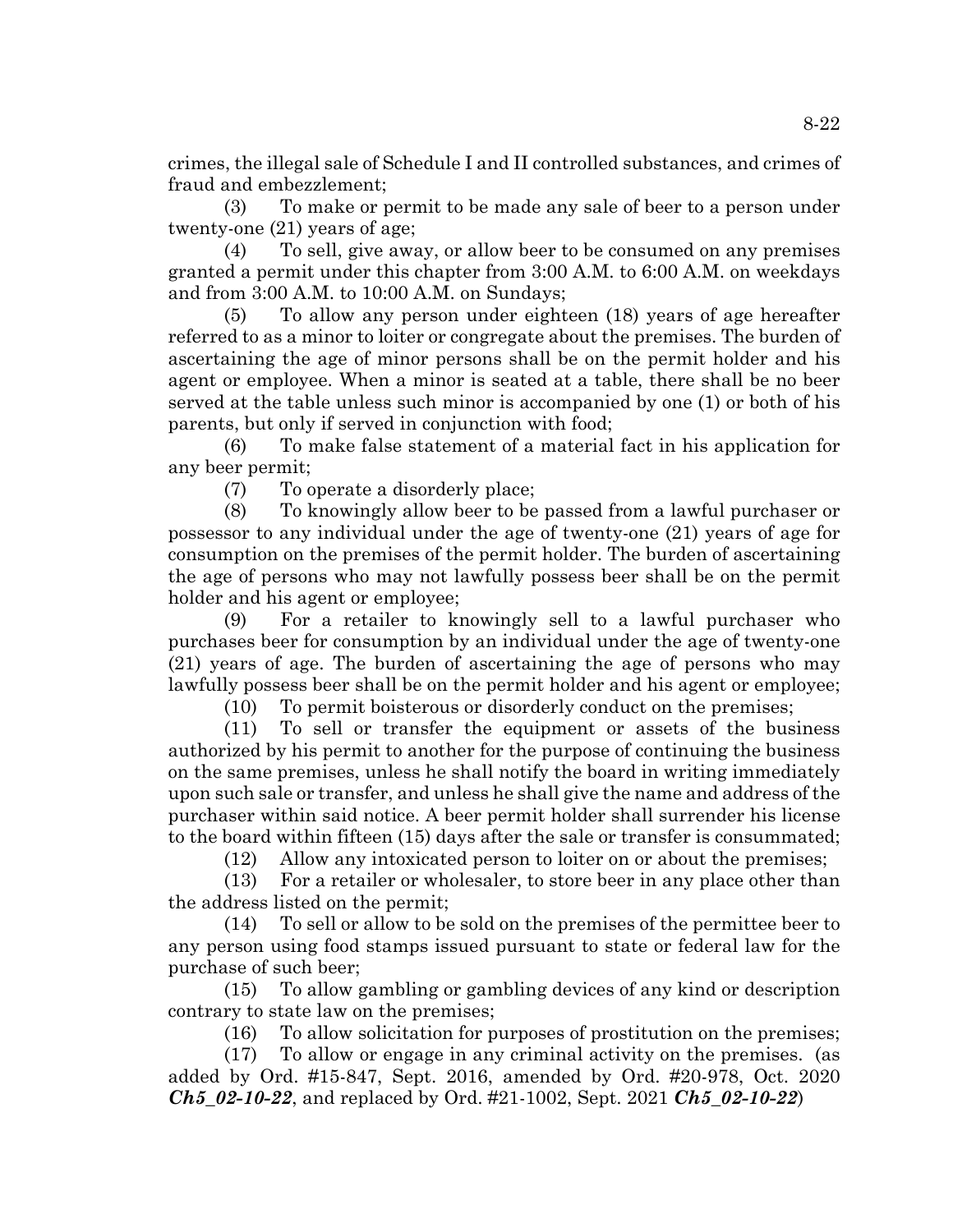## **8-225. Application for permit authorizing the sale of beer**.

(1) Before any permit is issued by the beer board, the applicant shall make payment of a non-refundable application fee in the sum of two hundred fifty dollars (\$250.00) to the city and file with the board a written application, under oath, containing the following information:

(a) The name of the applicant.

(b) The residential and business address of the applicant. If the person applying for the permit is acting as agent for another person or entity, the name and address of such other person or entity shall be listed.

(c) The owner or owners of the place of business must provide a copy as recorded in the Davidson or Sumner County Register of Deeds office of the deed for the property evidencing ownership of the premises upon which the sale of beer will be conducted. If the premises are subject to a lease or rental agreement, a copy of all executed documents evidencing the right to use the premises must be submitted with the application, a copy of the current lease or rental agreement must be kept on file with the board at all times. If a lease or rental agreement is renewed, a copy of the renewed lease or rental agreement must be provided to the board.

(d) A valid copy of the applicant's Tennessee Department of Revenue sales and use tax certificate of registration.

(e) An authorization for criminal history inquiry form must be provided for each person having at least five percent (5%) ownership interest in the business, along with a copy of each such person's driver's license. All criminal history checks are to be paid by the applicant.

(2) An application shall become null and void if it is not presented to the board at a public meeting within three (3) months after the application is filed, or if another application for a permit for the same location is approved before the application is presented to the board at a public meeting. (as added by Ord. #15-847, Sept. 2016, and replaced by Ord. #21-1002, Sept. 2021 *Ch5\_02-10-22*)

**8-226. Privilege tax**. There is hereby imposed on the business of selling, distributing, storing or manufacturing beer an annual privilege tax of one hundred dollars (\$100.00). Any person or entity engaged in the sale, distribution, storage or manufacture of beer shall remit the tax on January 1, 1994, and each successive January 1, to the city. At the time each new permit is issued to any business subject to this tax, the permittee shall be required to pay the privilege tax on a prorated basis for each month or portion thereof remaining until the next tax payment date.

The annual privilege tax notice of payment due shall be mailed to the permittee no later than thirty (30) days prior to January 1 of each year. Notice shall be mailed to the address specified by the permittee on the permit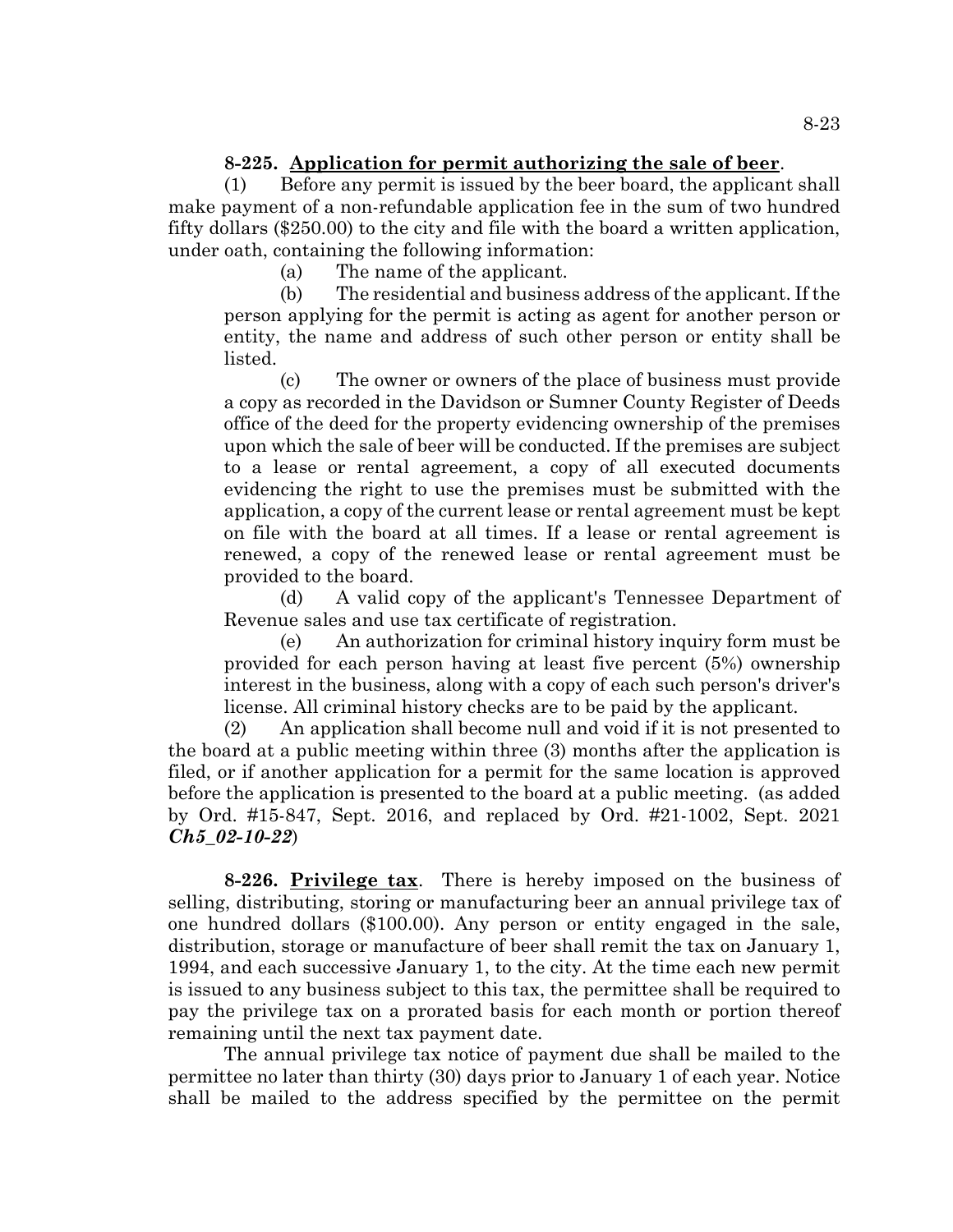application. The annual privilege tax shall be payable and due no later than January 31 of each year. If a permittee does not pay the privilege tax by January 31 of each year, then the city shall notify the permittee in writing, either by certified mail or by hand delivery by a member of the city police department, which the privilege tax is past due. If a permittee does not pay the tax within ten (10) days after receiving notice of it delinquency, then the permit shall automatically become revoked and void and any further sales of the licensed beverage after that time shall be illegal and in violation of the city beer ordinance. (as added by Ord. #15-847, Sept. 2016, and replaced by Ord. #21-1002, Sept. 2021 *Ch5\_02-10-22*)

**8-227. Permits not transferable - cessation of business - relocation - name change - change of ownership**. (1) Except as set forth in subsection (2) below, a permittee must return a permit to sell beer to the city clerk within fifteen (15) days of termination of the business, change in ownership, relocation of the business, or change of the business names. The provisions of this section regarding change in ownership shall not apply to a permittee that is a publicly held company. If the permittee is an entity other than a publicly held company, a change in ownership shall occur, for purposes of this chapter, when control of at least fifty percent (50%) interest, whether it be stock or otherwise, in the entity is transferred to a new owner. Notwithstanding the failure to return a beer permit, as provided herein, a permit shall expire on the date of termination of business, change of ownership, relocation of the business, or change of the business name.

(2) Immediately upon the beer board's acting on the new owner's application, shall surrender that permit to the city clerk within fifteen (15) days. Any violation of any part or provision of this chapter by the new owner/applicant while the application is pending shall automatically result in the application being denied and the applicant shall not be eligible to apply for a beer permit within the city for a period of six (6) months. (as added by Ord. #15-847, Sept. 2016, and replaced by Ord. #21-1002, Sept. 2021 *Ch5\_02-10-22*)

**8-228. Suspension or revocation**. The beer board is vested with the full and complete power and authority to suspend, cancel, or revoke permits to sell beer upon the following grounds:

(1) Any violation of the provisions of this chapter.

(2) Any violation of any law of the State of Tennessee, now in existence or hereinafter adopted, regulating the sale, manufacture or distribution of beer.

(3) Any violation of the provisions of title 57, chapter 4, Tennessee Code Annotated, regarding the consumption of alcoholic beverages on premises, to the extent permitted by the provisions of said title 57. (as added by Ord. #15-847, Sept. 2016, and replaced by Ord. #21-1002, Sept. 2021 *Ch5\_02-10-22*)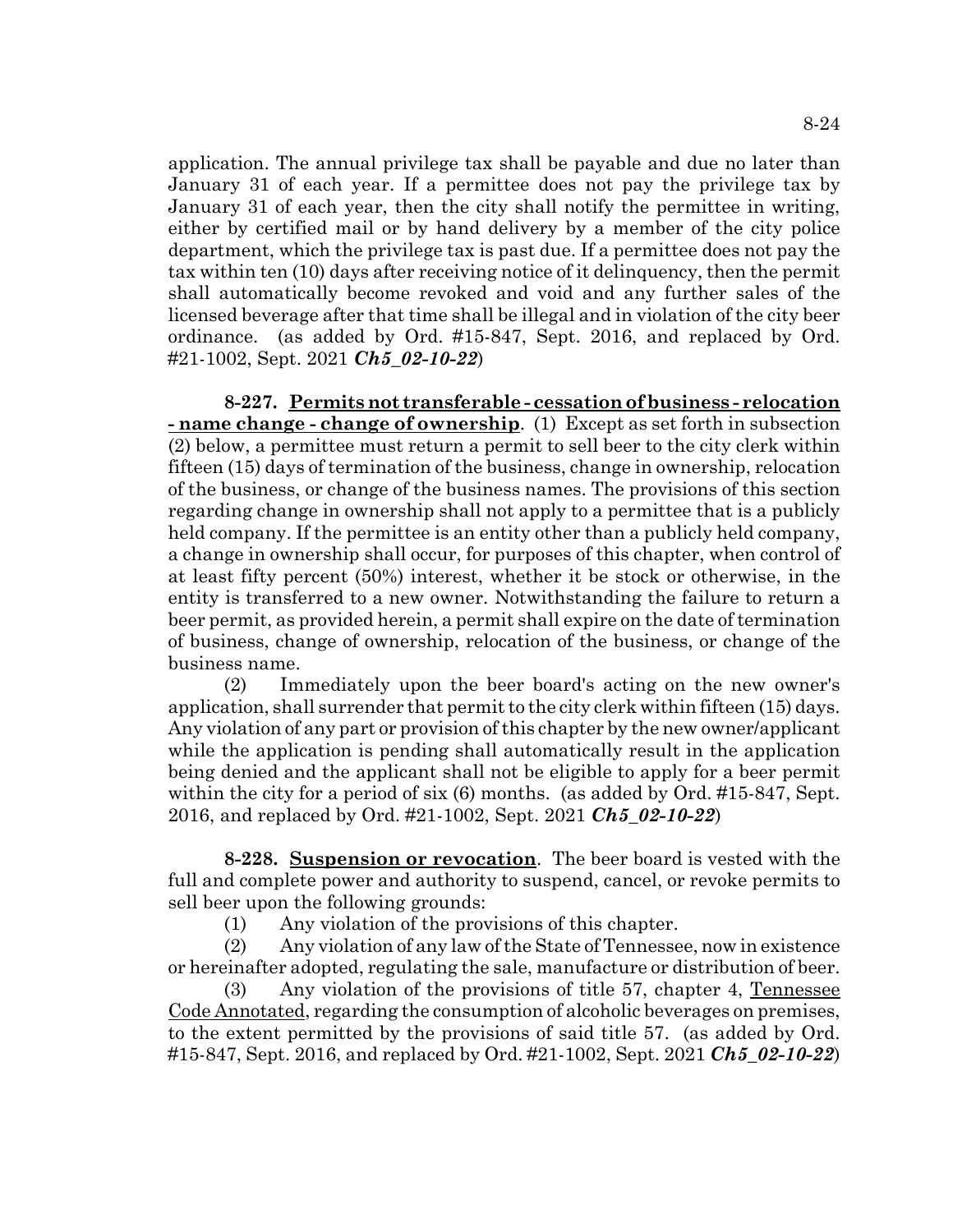**8-229. Procedure**. (1) When the beer board has reason to believe that any permittee has violated any of the provisions of this chapter or any provision of state law regarding regulating the sale, manufacture or distribution of beer, the board is authorized in its discretion to notify the permittee of the violation in writing and to give notice that the permittee must appear and show cause why the permit should not be suspended or revoked for the alleged violations. The notice to appear and show cause shall state the nature of the violation and shall be served upon the permittee either by certified mail or by a member of the city police department. The notice shall be served on or mailed to the permittee at least ten (10) days before the date scheduled for the hearing. The beer board shall, at the public hearing, allow evidence to be presented on behalf of the holder of the permit and thereafter, in its discretion, either dismiss the charges or complaint, or suspend or revoke the permit. The action of the beer board shall, in all such hearings, be final, subject only to review by a court of competent jurisdiction as provided by state law. When a permit is revoked, no new permit at the same location for the sale of beer shall be issued hereunder to the permittee, or to any person or entity having any ownership interest in the permittee, until the expiration of one (1) year from the date the revocation becomes final.

(2) If the State Alcoholic Beverage Commission suspends or revokes a license to sell alcoholic beverages on the premises at any establishment for any violation or violations as provided in title 57, chapter 4, Tennessee Code Annotated, and the commission notifies the beer board by certified mail, return receipt requested, of the action taken by the commission, and includes with such notice the record of evidence and the determination made by the commission in suspending or revoking the license of establishment, then upon receipt of such notice, the beer board may temporarily suspend the beer permit of the establishment and shall:

(a) Schedule a hearing for the next regularly scheduled meeting of the beer board to be held at least fourteen (14) days following the date the beer board receives the certified letter to provide an opportunity for the permit holder to appear and show cause why the permit to sell beer on the premises should not be suspended or revoked for a violation or violations as provided in title 57, chapter 4, based on actions taken by the commission; and

(b) Notify the individual or business entity, which is listed as the permit holder at the same location where the alcoholic beverage license had been suspended or revoked, of the date and time of the hearing.

(3) If the beer board finds at a hearing that a sufficient violation or violations have occurred as provided in title 57, chapter 4, at such location, then the beer board may suspend or revoke the permit to the same extent and at least for the same period of time as the commission has suspended or revoked the license of the establishment.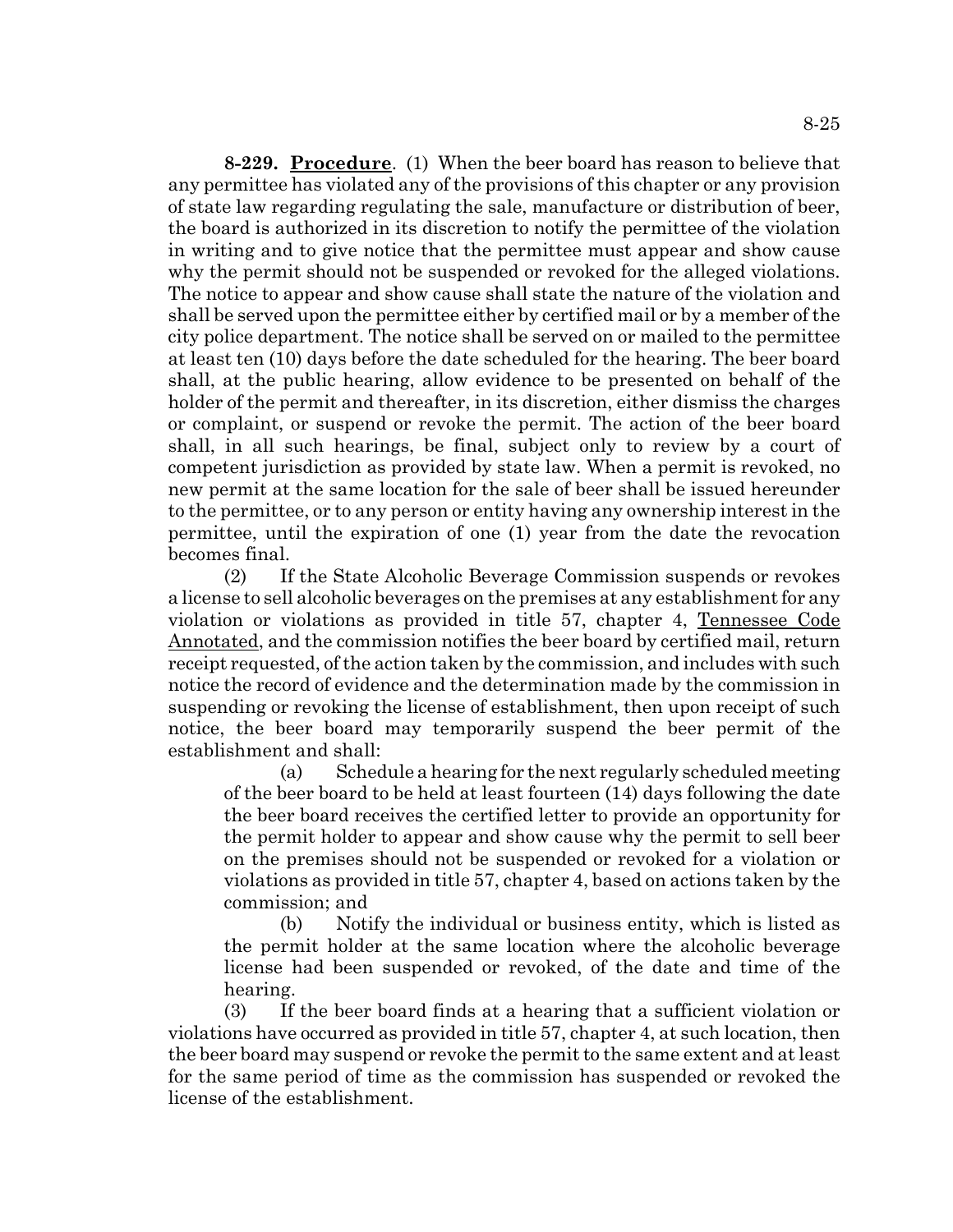(4) If the permit holder fails to appear or decides to surrender the permit to the beer board in lieu of appearing at the hearing the permit may be suspended or revoked by the beer board; provided, that if the permit is suspended or revoked, no permit to sell beer on the premises shall be issued by the beer board to any person for the location where the commission has suspended or revoked the license for the period of time included in the decision of the commission.

(5) Pursuant to Tennessee Code Annotated, § 57-5-608, the beer board shall not revoke or suspend the permit of a "responsible vendor" qualified under the requirements of Tennessee Code Annotated, § 57-5-606, for a clerk's illegal sale of beer to a minor if the clerk is properly certified and has attended annual meetings since the clerk's original certification, unless the vendor's status as a certified responsible vendor has been revoked by the alcoholic beverage commission. If the responsible vendor's certification has been revoked, the vendor shall be punished by the beer board as if the vendor were not certified as a responsible vendor. "Clerk" means any person working in a capacity to sell beer directly to consumers for off-premises consumption. Under Tennessee Code Annotated, § 57-5-608, the alcoholic beverage commission shall revoke a vendor's status as a responsible vendor upon notification by the beer board that the board has made a final determination that the vendor has sold beer to a minor for the second time in a consecutive twelve (12) month period. The revocation shall be for three (3) years.

(6) The decision of the beer board is final, and any party aggrieved thereby may appeal the decision of the beer board in accordance with Tennessee Code Annotated, § 57-5-108. (as added by Ord. #15-847, Sept. 2016, and replaced by Ord. #21-1002, Sept. 2021 *Ch5\_02-10-22*)

**8-230. Civil penalty in lieu of suspension**. (1) Definition. "Responsible vendor" means a person, corporation or other entity that has been issued a permit to sell beer and has received certification by the Tennessee Alcoholic Beverage Commission under the "Tennessee Responsible Vendor Act of 2006," Tennessee Code Annotated, §§ 57-5-601, et seq.

(2) Penalty, revocation or suspension. The beer board may, at the time it imposes a revocation or suspension, offer a permit holder that is not a responsible vendor the alternative of paying a civil penalty not to exceed two thousand five hundred dollars (\$2,500.00) for each offense or making or permitting to be made any sales to minors, or a civil penalty not to exceed one thousand dollars (\$1,000.00) for any other offense.

The beer board may impose on a responsible vendor a civil penalty not to exceed one thousand dollars (\$1,000.00) for each offense of making or permitting to be made any sales to minors or for any other offense.

If a civil penalty is offered as an alternative to revocation or suspension, the holder shall have seven (7) days within which to pay the civil penalty before the revocation or suspension shall be imposed. If the civil penalty is paid within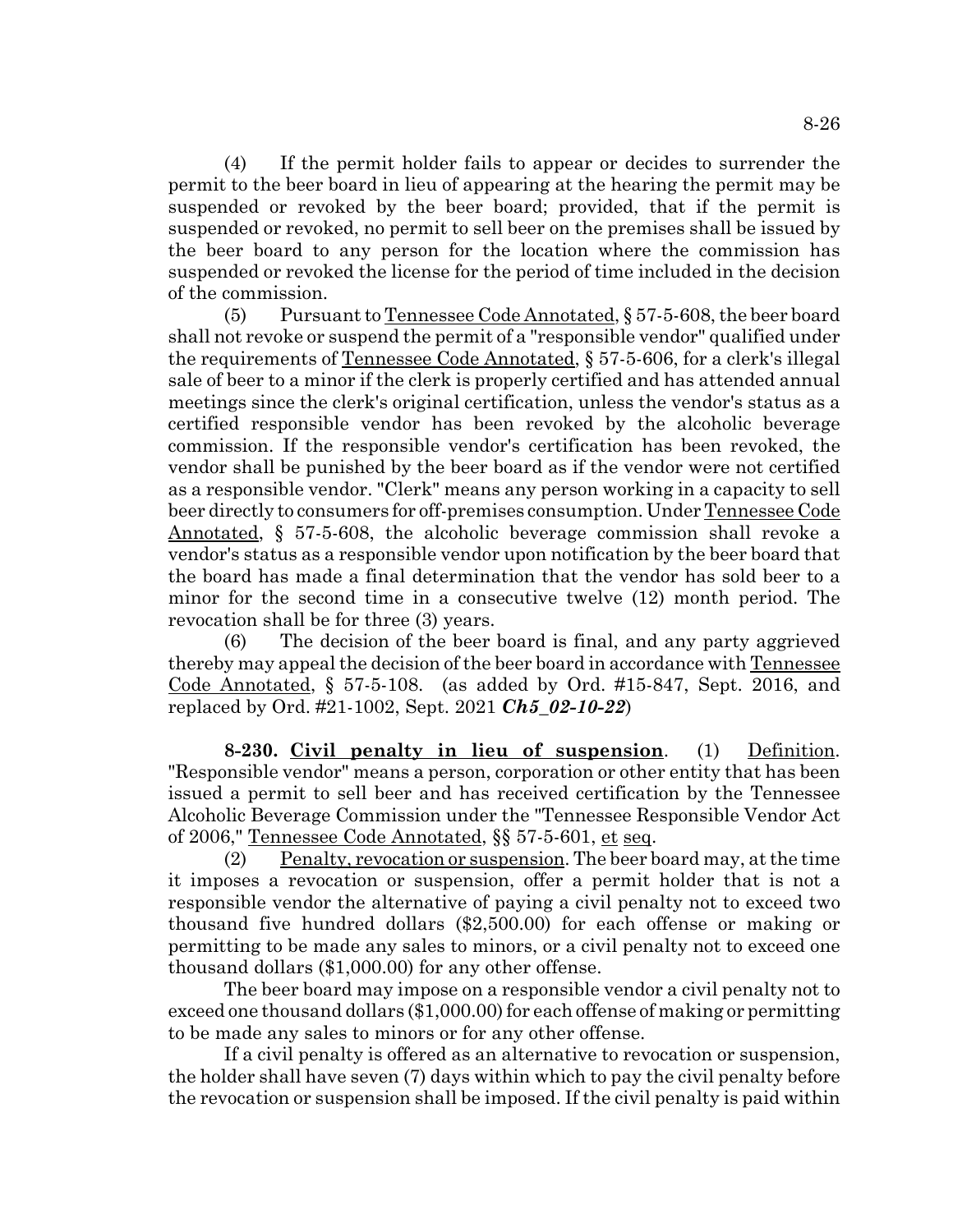that time, the revocation or suspension shall be deemed withdrawn. Payment of the civil penalty in lieu of revocation or suspension by a permit holder shall be an admission by the holder of the violation so charged and shall be paid to the exclusion of any other penalty that the city may impose. (as added by Ord. #15- 847, Sept. 2016, and replaced by Ord. #21-1002, Sept. 2021 *Ch5\_02-10-22*)

**8-231. Loss of clerk's certification for sale to a minor**. If the beer board determines that a clerk of an off-premises beer permit holder certified under Tennessee Code Annotated, § 57-5-606, sold beer to a minor, the beer board shall report the name of the clerk to the alcoholic beverage commission within fifteen (15) days of determination of the sale. The certification of the clerk shall be invalid and the clerk may not reapply for a new certificate for a period of one (1) year from the date of the beer board's determination. (as added by Ord. #15-847, Sept. 2016, as replaced by Ord. #21-1002, Sept. 2021 *Ch5\_02-10-22*)

**8-232. Severability**. If any section, subsection, sentence, clause, phrase or portion of this chapter is for any reason held invalid or unconstitutional by any court of competent jurisdiction, such portion shall be deemed a separate, distinct and independent provision and such holding shall not affect the validity of the remaining portion hereof. (as added by Ord. #15-847, Sept. 2016, amended by Ord. #18-916, April 2018, and replaced by Ord. #21-1002, Sept. 2021 *Ch5\_02-10-22*)

**8-233. Deleted**. (as added by Ord. #15-847, Sept. 2016, and deleted by Ord. #21-1002, Sept. 2021 *Ch5\_02-10-22*)

**8-234. Deleted**. (as added by Ord. #15-847, Sept. 2016, and deleted by Ord. #21-1002, Sept. 2021 *Ch5\_02-10-22*)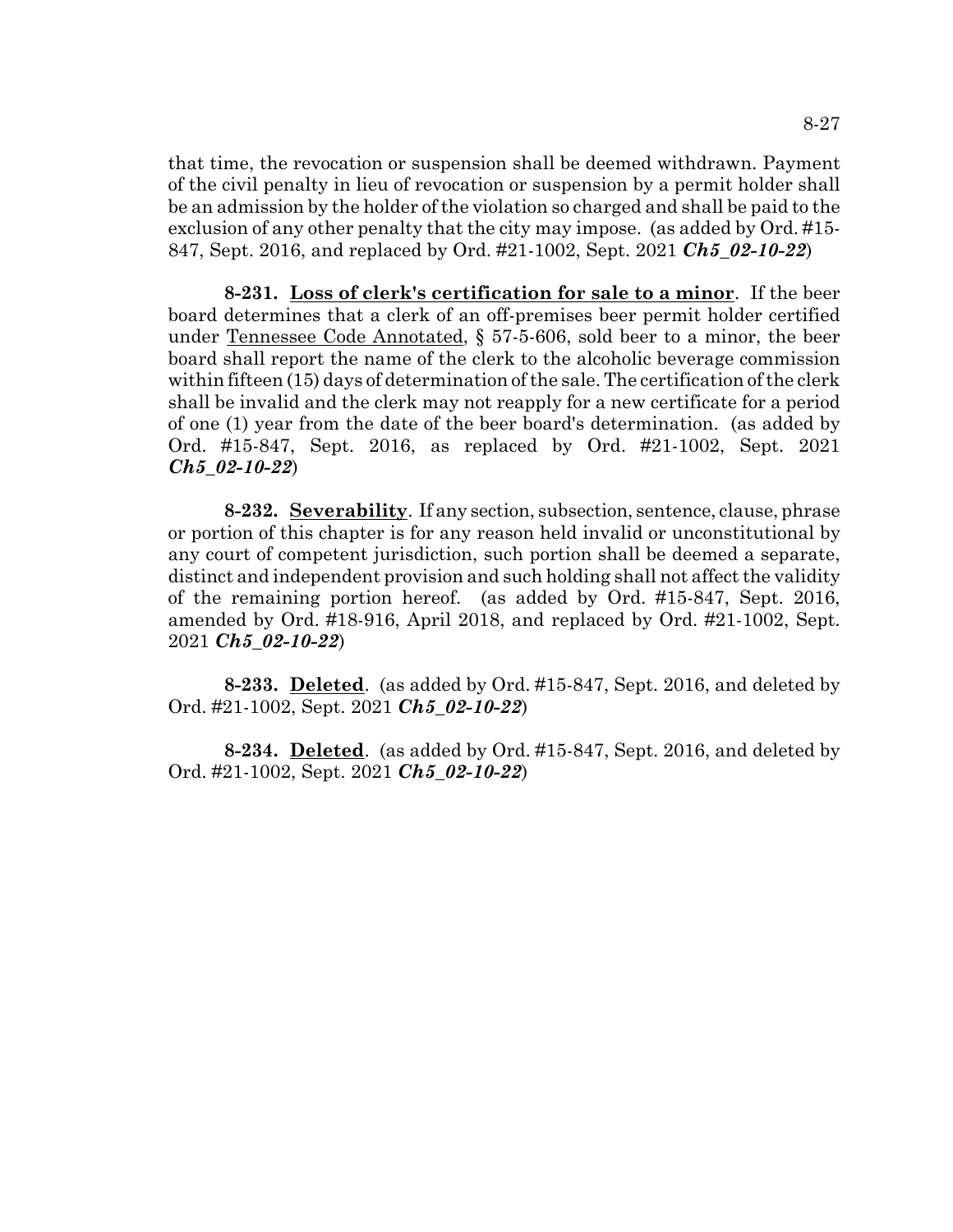## **CHAPTER 3**

### **WINERIES**

#### **SECTION**

- 8-301. Licenses; qualifications.
- 8-302. Restrictions on license holders.
- 8-303. Inspection of books.
- 8-304. Violations; enforcement.
- 8-305. Expiration and renewal of license.

**8-301. Licenses; qualifications.** (1) A winery license shall be authorized for the holder thereof to manufacture but not rectify or fortify alcoholic vinous beverages and the winery license shall authorize the holder to place the substance in containers or bottles.

(2) Such license shall not be issued until there be paid to the city a license fee of five hundred dollars (\$500.00).

(3) No winery license shall be issued to individuals who are not residents of the State of Tennessee and have been for at least two (2) years preceding the application. Further, for a period of ten (10) years the person being granted the license must not have been convicted of any felony or any violation of any state or federal laws relating to alcoholic beverages or wine. (2000 Code, § 8-301)

**8-302. Restrictions on license holders.** (1) No more than one (1) winery license shall be issued under this chapter.

(2) No winery shall be located except at 665 Long Hollow Pike, Goodlettsville, Tennessee.

(3) The winery shall not sell, lend, or give away any wine to any person who is intoxicated nor shall the winery sell, lend, or give away wine to a person accompanying such an intoxicated individual.

(4) No winery shall sell, lend, or give away any wine to a person under twenty-one (21) years of age.

(5) No winery shall sell, lend, or give away any wine between 11:00 P.M. and 8:00 A.M. on Sunday through Saturday.

(6) Wineries shall be allowed to operate on all holidays with the exception of Christmas and Thanksgiving.

(7) No winery licensed hereunder shall sell or permit to be sold any wine which has been chilled or refrigerated in any manner.

(8) No wine shall be sold for consumption on the premises of the seller.

(9) The sale of wine shall be confined to the premises, and curb service is not permitted.

(10) The holder of a license shall not sell, assign, or transfer such license to any other person. (2000 Code, § 8-302, as amended by Ord. #03-637, Oct. 2003)